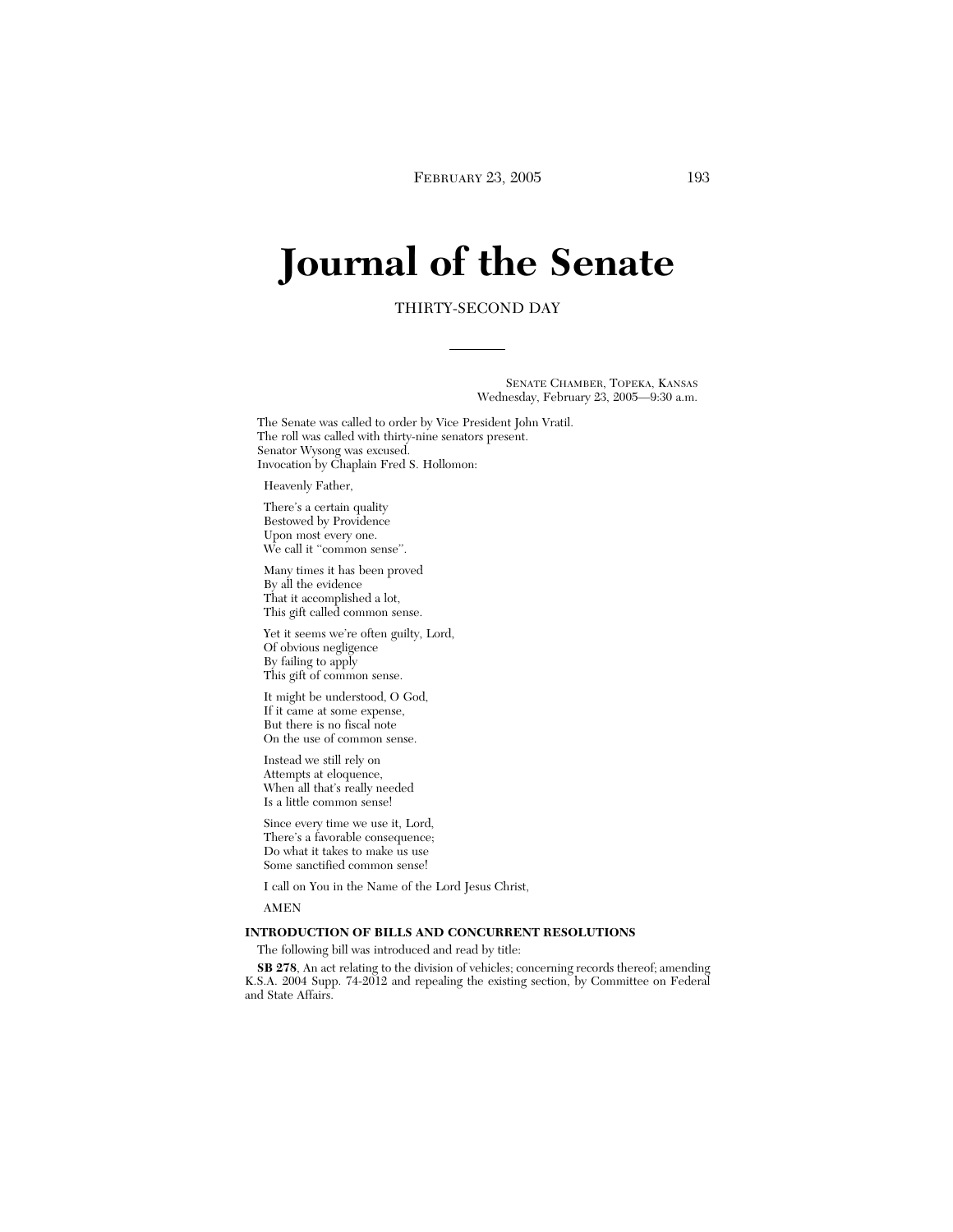## **REFERENCE OF BILLS AND CONCURRENT RESOLUTIONS**

The following bills were referred to Committees as indicated:

Commerce: **HB 2157**. Education: **SB 277; HB 2252**. Elections and Local Government: **HB 2118**. Federal and State Affairs: **SB 276**. Judiciary: **HB 2268**. Public Health and Welfare: **HB 2178, HB 2330, HB 2336**. Transportation: **HB 2297**.

## **FINAL ACTION ON BILLS AND CONCURRENT RESOLUTIONS**

**SB 13**, An act concerning taxation; relating to confidentiality of information; disclosure; amending K.S.A. 79-1119, 79-3392, 79-3614 and 79-4105 and K.S.A. 2004 Supp. 12-189, 75-5133, 79-3234 and 79-3657 and repealing the existing sections; also repealing K.S.A. 2004 Supp. 74-8017, was considered on final action.

On roll call, the vote was: Yeas 37, Nays 2, Present and Passing 0, Absent or Not Voting 1.

Yeas: Allen, Apple, Barnett, Barone, Betts, Brownlee, Bruce, Brungardt, Donovan, Emler, Francisco, Gilstrap, Goodwin, Haley, Hensley, Jordan, Journey, Kelly, Lee, McGinn, Morris, O'Connor, Ostmeyer, Palmer, Petersen, Pine, Reitz, Schmidt D, Schmidt V, Schodorf, Steineger, Taddiken, Teichman, Umbarger, Vratil, Wagle, Wilson.

Nays: Huelskamp, Pyle.

Absent or Not Voting: Wysong.

The bill passed, as amended.

**SB 52**, An act concerning employment of retired judges; relating to providing employer contribution for health insurance; amending K.S.A. 20-2622 and repealing the existing section, was considered on final action.

On roll call, the vote was: Yeas 38, Nays 1, Present and Passing 0, Absent or Not Voting 1.

Yeas: Allen, Apple, Barnett, Barone, Betts, Brownlee, Bruce, Brungardt, Donovan, Emler, Francisco, Gilstrap, Goodwin, Haley, Hensley, Jordan, Journey, Kelly, Lee, McGinn, Morris, O'Connor, Ostmeyer, Palmer, Petersen, Pine, Pyle, Reitz, Schmidt D, Schmidt V, Schodorf, Steineger, Taddiken, Teichman, Umbarger, Vratil, Wagle, Wilson.

Nays: Huelskamp.

Absent or Not Voting: Wysong.

The bill passed, as amended.

**SB 56**, An act concerning motor-vehicle fuels; relating to retail pump labeling requirements; ethyl alcohol and other alcohol; amending K.S.A. 2004 Supp. 79-3408 and repealing the existing section, was considered on final action.

On roll call, the vote was: Yeas 29, Nays 10, Present and Passing 0, Absent or Not Voting 1.

Yeas: Allen, Apple, Barone, Betts, Bruce, Brungardt, Donovan, Francisco, Gilstrap, Goodwin, Haley, Huelskamp, Jordan, Kelly, Lee, Morris, Ostmeyer, Pine, Pyle, Reitz, Schmidt D, Schmidt V, Schodorf, Taddiken, Teichman, Umbarger, Vratil, Wagle, Wilson.

Nays: Barnett, Brownlee, Emler, Hensley, Journey, McGinn, O'Connor, Palmer, Petersen, Steineger.

Absent or Not Voting: Wysong.

The bill passed.

**SB 63**, An act concerning public utilities; relating to the definition thereof, was considered on final action.

On roll call, the vote was: Yeas 39, Nays 0, Present and Passing 0, Absent or Not Voting 1.

Yeas: Allen, Apple, Barnett, Barone, Betts, Brownlee, Bruce, Brungardt, Donovan, Emler, Francisco, Gilstrap, Goodwin, Haley, Hensley, Huelskamp, Jordan, Journey, Kelly, Lee, McGinn, Morris, O'Connor, Ostmeyer, Palmer, Petersen, Pine, Pyle, Reitz, Schmidt D, Schmidt V, Schodorf, Steineger, Taddiken, Teichman, Umbarger, Vratil, Wagle, Wilson.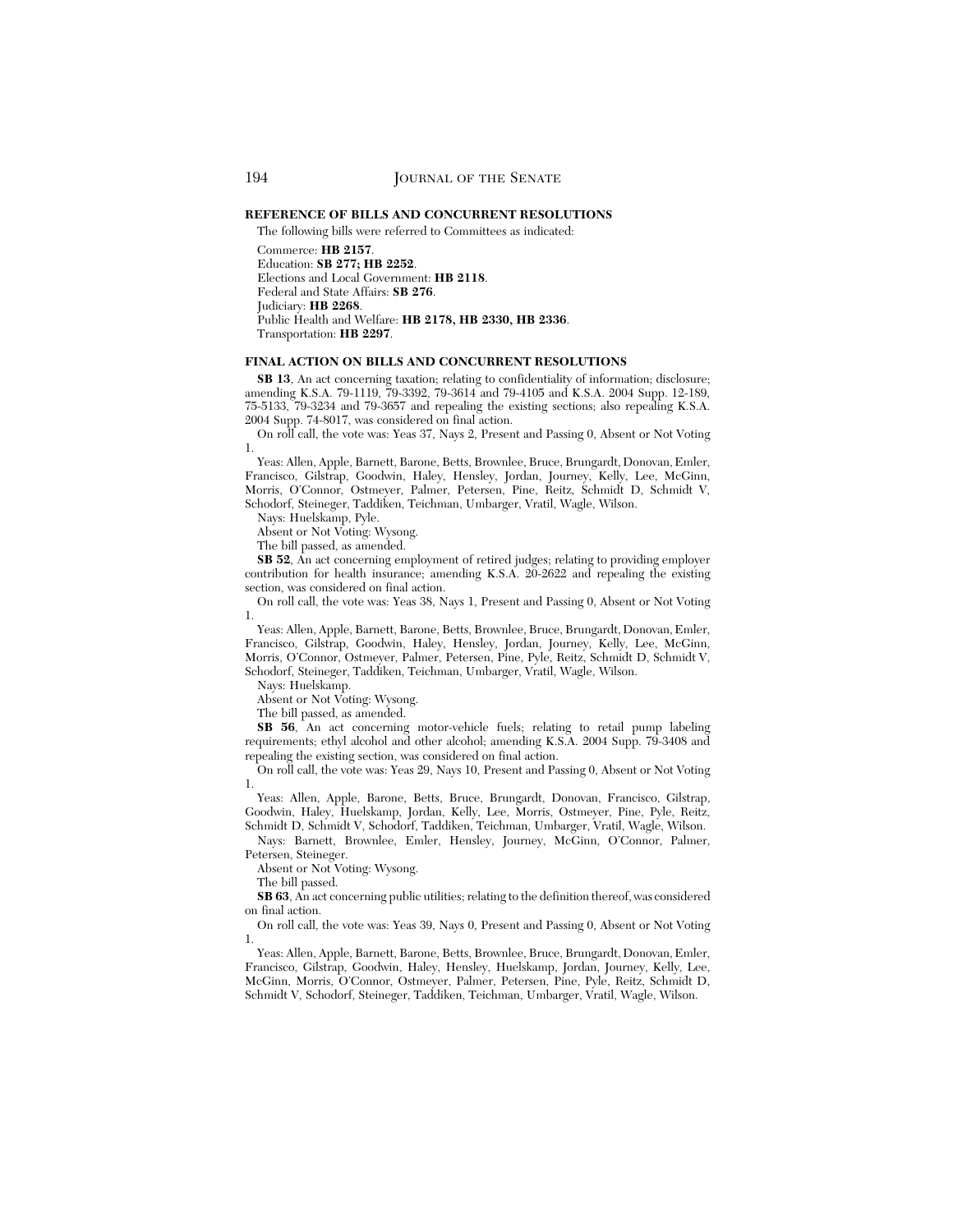Absent or Not Voting: Wysong.

The bill passed, as amended.

**SB 71**, An act concerning crimes and punishment; creating the crime of automated teller machine robbery; aggravated automated teller machine robbery, was considered on final action.

On roll call, the vote was: Yeas 39, Nays 0, Present and Passing 0, Absent or Not Voting 1.

Yeas: Allen, Apple, Barnett, Barone, Betts, Brownlee, Bruce, Brungardt, Donovan, Emler, Francisco, Gilstrap, Goodwin, Haley, Hensley, Huelskamp, Jordan, Journey, Kelly, Lee, McGinn, Morris, O'Connor, Ostmeyer, Palmer, Petersen, Pine, Pyle, Reitz, Schmidt D, Schmidt V, Schodorf, Steineger, Taddiken, Teichman, Umbarger, Vratil, Wagle, Wilson.

Absent or Not Voting: Wysong.

The bill passed, as amended.

**SB 72**, An act concerning crimes and punishment; relating to worthless checks; amending K.S.A. 2004 Supp. 21-3707 and repealing the existing section, was considered on final action.

On roll call, the vote was: Yeas 38, Nays 1, Present and Passing 0, Absent or Not Voting 1.

Yeas: Allen, Apple, Barnett, Barone, Betts, Brownlee, Bruce, Brungardt, Donovan, Emler, Francisco, Gilstrap, Goodwin, Hensley, Huelskamp, Jordan, Journey, Kelly, Lee, McGinn, Morris, O'Connor, Ostmeyer, Palmer, Petersen, Pine, Pyle, Reitz, Schmidt D, Schmidt V, Schodorf, Steineger, Taddiken, Teichman, Umbarger, Vratil, Wagle, Wilson.

Nays: Haley.

Absent or Not Voting: Wysong.

The bill passed, as amended.

**SB 91**, An act concerning the Kansas dental board; fees; regulation of mobile dental facilities and portable dental operations; amending K.S.A. 65-1447 and repealing the existing section, was considered on final action.

On roll call, the vote was: Yeas 35, Nays 4, Present and Passing 0, Absent or Not Voting 1.

Yeas: Allen, Apple, Barnett, Barone, Betts, Brownlee, Bruce, Brungardt, Donovan, Emler, Francisco, Gilstrap, Goodwin, Hensley, Jordan, Journey, Kelly, Lee, McGinn, Morris, Ostmeyer, Palmer, Petersen, Pine, Reitz, Schmidt D, Schmidt V, Schodorf, Steineger, Taddiken, Teichman, Umbarger, Vratil, Wagle, Wilson.

Nays: Haley, Huelskamp, O'Connor, Pyle.

Absent or Not Voting: Wysong.

The bill passed, as amended.

**SB 110**, An act concerning the Kansas commission on veterans affairs; relating to memorials for Kansas veterans who served in the armed forces of the United States of America; prescribing certain guidelines and procedures; establishing the Kansas veterans memorials fund, was considered on final action.

On roll call, the vote was: Yeas 39, Nays 0, Present and Passing 0, Absent or Not Voting 1.

Yeas: Allen, Apple, Barnett, Barone, Betts, Brownlee, Bruce, Brungardt, Donovan, Emler, Francisco, Gilstrap, Goodwin, Haley, Hensley, Huelskamp, Jordan, Journey, Kelly, Lee, McGinn, Morris, O'Connor, Ostmeyer, Palmer, Petersen, Pine, Pyle, Reitz, Schmidt D, Schmidt V, Schodorf, Steineger, Taddiken, Teichman, Umbarger, Vratil, Wagle, Wilson.

Absent or Not Voting: Wysong.

The bill passed, as amended.

**SB 158**, An act concerning property taxation; relating to hay storage structures; amending K.S.A. 2004 Supp. 79-201d and repealing the existing section, was considered on final action. On roll call, the vote was: Yeas 39, Nays 0, Present and Passing 0, Absent or Not Voting

1.

Yeas: Allen, Apple, Barnett, Barone, Betts, Brownlee, Bruce, Brungardt, Donovan, Emler, Francisco, Gilstrap, Goodwin, Haley, Hensley, Huelskamp, Jordan, Journey, Kelly, Lee, McGinn, Morris, O'Connor, Ostmeyer, Palmer, Petersen, Pine, Pyle, Reitz, Schmidt D, Schmidt V, Schodorf, Steineger, Taddiken, Teichman, Umbarger, Vratil, Wagle, Wilson.

Absent or Not Voting: Wysong.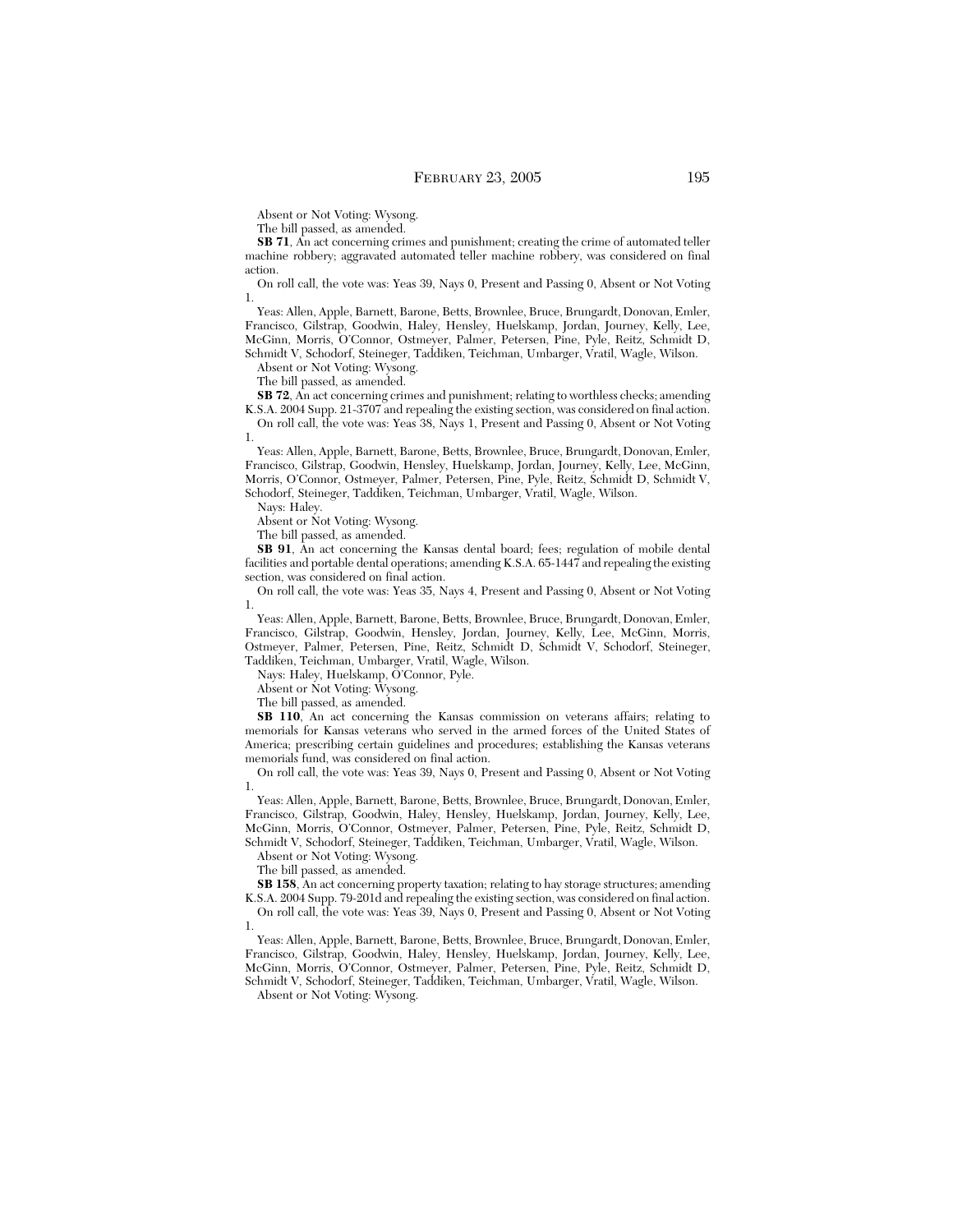The bill passed, as amended.

**SB 181**, An act concerning civil procedure; relating to actions filed in violation of Article 6 of the Kansas constitution; amending K.S.A. 2004 Supp. 60-2102 and repealing the existing section, was considered on final action.

On roll call, the vote was: Yeas 30, Nays 9, Present and Passing 0, Absent or Not Voting 1.

Yeas: Allen, Apple, Barnett, Brownlee, Bruce, Brungardt, Donovan, Emler, Gilstrap, Huelskamp, Jordan, Journey, McGinn, Morris, O'Connor, Ostmeyer, Palmer, Petersen, Pine, Pyle, Reitz, Schmidt D, Schmidt V, Schodorf, Taddiken, Teichman, Umbarger, Vratil, Wagle, Wilson.

Nays: Barone, Betts, Francisco, Goodwin, Haley, Hensley, Kelly, Lee, Steineger. Absent or Not Voting: Wysong.

The bill passed.

**SB 195**, An act concerning firearms; relating to the disposition thereof after seizure; amending K.S.A. 79-5212 and K.S.A. 2004 Supp. 79-3235, 79-3617, 79-5205 and 79-5211 and repealing the existing sections, was considered on final action.

On roll call, the vote was: Yeas 34, Nays 5, Present and Passing 0, Absent or Not Voting 1.

Yeas: Allen, Apple, Barnett, Barone, Betts, Brownlee, Bruce, Brungardt, Donovan, Emler, Francisco, Gilstrap, Goodwin, Haley, Hensley, Jordan, Journey, Kelly, Lee, McGinn, Morris, Palmer, Pine, Reitz, Schmidt D, Schmidt V, Schodorf, Steineger, Taddiken, Teichman, Umbarger, Vratil, Wagle, Wilson.

Nays: Huelskamp, O'Connor, Ostmeyer, Petersen, Pyle.

Absent or Not Voting: Wysong.

The bill passed.

#### EXPLANATION OF VOTE

MR. VICE PRESIDENT: For ideological reasons, some states and municipalities have refused to auction off seized firearms, even though federal law limits licensed firearms dealers.

After sales in 1996, 1998, and 2000, our state suddenly refused to follow such auction requirements in state law. I hope the Department follows through with their promise to begin such auctions again this summer.—TIM HUELSKAMP

**SB 234**, An act concerning motor vehicles and equipment used by the state; relating to fuel purchase therefor; amending K.S.A. 2004 Supp. 75-3744a and repealing the existing section, was considered on final action.

On roll call, the vote was: Yeas 30, Nays 9, Present and Passing 0, Absent or Not Voting 1.

Yeas: Allen, Apple, Barnett, Barone, Betts, Bruce, Donovan, Francisco, Gilstrap, Goodwin, Haley, Huelskamp, Jordan, Kelly, Lee, McGinn, Morris, Ostmeyer, Petersen, Pine, Pyle, Reitz, Schmidt D, Schmidt V, Schodorf, Steineger, Taddiken, Teichman, Umbarger, Vratil.

Nays: Brownlee, Brungardt, Emler, Hensley, Journey, O'Connor, Palmer, Wagle, Wilson. Absent or Not Voting: Wysong.

The bill passed, as amended.

#### EXPLANATION OF VOTE

MR. VICE PRESIDENT: I vote no on **SB 234**. We need to encourage ethanol use in gasoline. But the provisions of **SB 234** relating to State rental car companies doesn't take effect for two years, until the current contract is renewed. However, we are immediately telling our state employees that they MUST refill with ethanol blend, after we have removed the label on the pump letting them know which gas has ethanol. This makes no sense for our state employees. I vote no.—ANTHONY HENSLEY

Senators Brungardt, Emler, Journey, O'Connor, Palmer and Wilson request the record to show they concur with the Explanation of Vote offered by Senator Hensley on **SB 234.**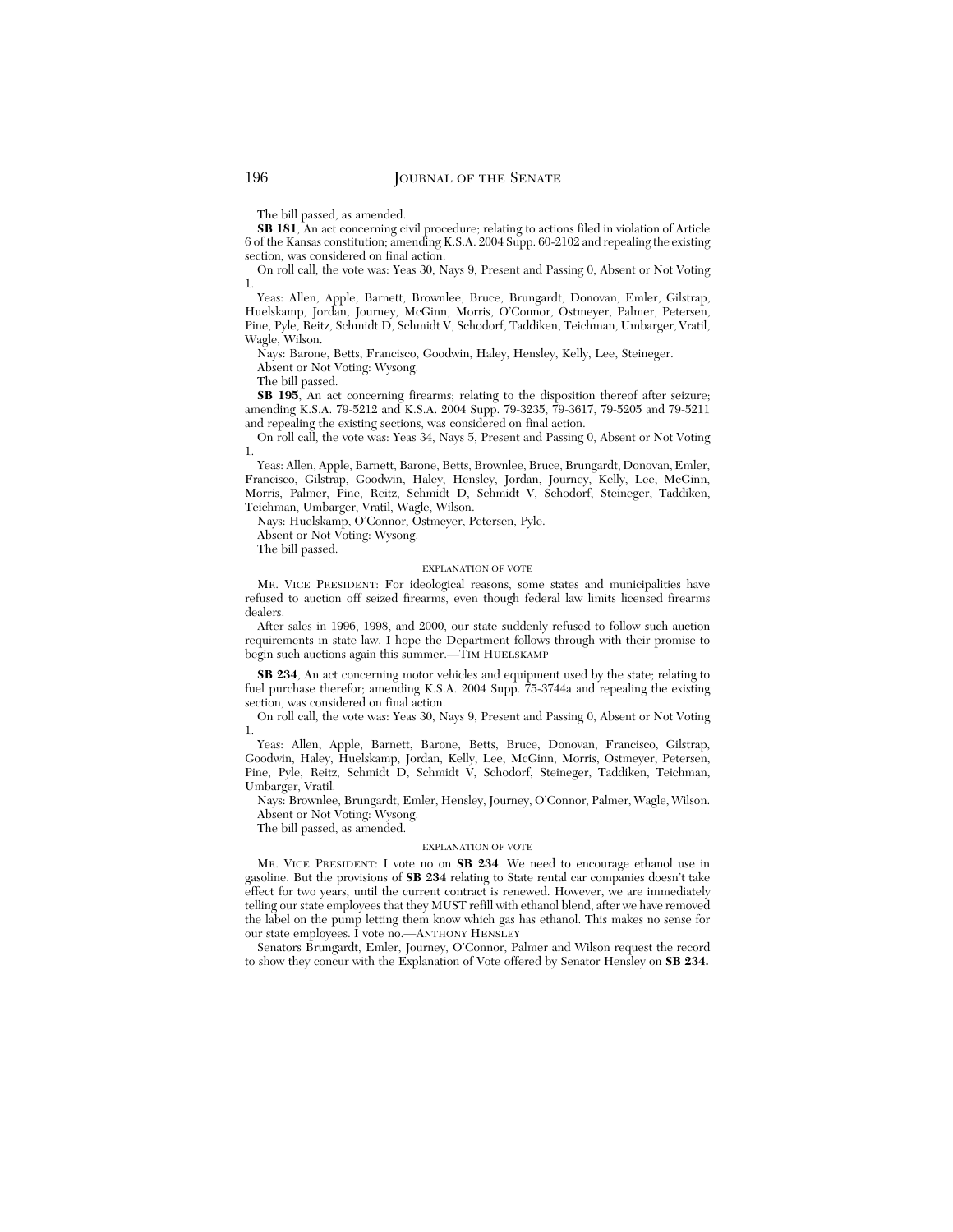## **INTRODUCTION OF ORIGINAL MOTIONS AND SENATE RESOLUTIONS**

Senators Reitz, Brungardt and D. Schmidt introduced the following Senate resolution, which was read:

## SENATE RESOLUTION No. 1823—

A RESOLUTION designating February 23 as Rotary Day.

WHEREAS, The Rotary Club of Chicago was founded on February 23, 1905, when Chicago attorney Paul Harris invited three business associates to a meeting to form a club to share ''mutual cooperation and informal friendship such as all of us had once known in our villages''; and

WHEREAS, By 1921, Rotary Clubs had been formed on six continents, and the name Rotary International was adopted in 1922; and

WHEREAS, As Rotary International grew, its focus changed from serving the business and professional needs of its members to serving communities in need, as expressed in its motto: "Service Above Self"; and

WHEREAS, The Rotary Foundation, established in 1928, today garners contributions exceeding \$80 million annually to support a range of humanitarian grants and educational programs; and

WHEREAS, In 1985, Rotary International made a commitment to immunize all of the world's children against polio, and by the centennial of Rotary in 2005, more than \$500 million will have been committed to the eradication of polio; and

WHEREAS, Rotary International consists of 1.2 million members in some 31,000 Rotary Clubs in 166 countries, all committed to addressing such problems as environmental degradation, illiteracy, world hunger and children at risk; Now, therefore,

*Be it resolved by the Senate of the State of Kansas:* That the body designates February 23 as Rotary Day in honor of the numerous and ongoing contributions of Rotary International to communities throughout the state, across the nation and around the world; and

*Be it further resolved:* That the Secretary of the Senate provide an enrolled copy of this resolution to Rotary International, One Rotary Center, 1560 Sherman Avenue, Evanston, IL 60201.

On emergency motion of Senator Reitz **SR 1823** was adopted unanimously.

## **REPORTS OF STANDING COMMITTEES**

Committee on **Elections and Local Government** recommends **SB 34** be amended on page 1, following line 12, by inserting:

Section 1. K.S.A. 45-217 is hereby amended to read as follows: 45-217. As used in the open records act, unless the context otherwise requires:

(a) ''Business day'' means any day other than a Saturday, Sunday or day designated as a holiday by the congress of the United States, by the legislature or governor of this state or by the respective political subdivision of this state.

(b) ''Criminal investigation records'' means records of an investigatory agency or criminal justice agency as defined by K.S.A. 22-4701 and amendments thereto, compiled in the process of preventing, detecting or investigating violations of criminal law, but does not include police blotter entries, court records, rosters of inmates of jails or other correctional or detention facilities or records pertaining to violations of any traffic law other than vehicular homicide as defined by K.S.A. 21-3405 and amendments thereto.

(c) ''Custodian'' means the official custodian or any person designated by the official custodian to carry out the duties of custodian of this act.

(d) ''Official custodian'' means any officer or employee of a public agency who is responsible for the maintenance of public records, regardless of whether such records are in the officer's or employee's actual personal custody and control.

(e) (1) ''Public agency'' means the state or any political or taxing subdivision of the state or any office, officer, agency or instrumentality thereof, or any other entity receiving or expending and supported in whole or in part by the public funds appropriated by the state or by public funds of any political or taxing subdivision of the state.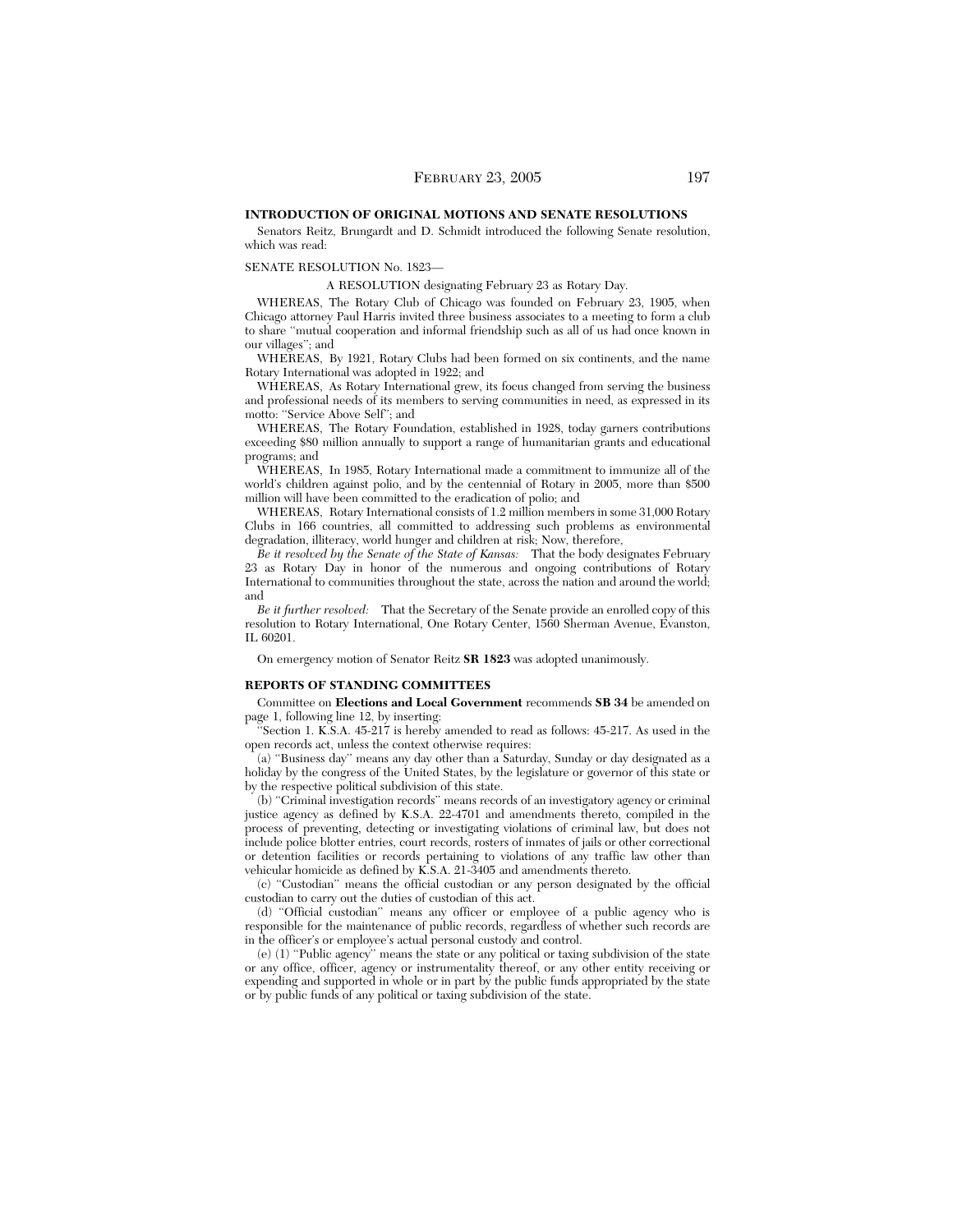(2) ''Public agency'' shall not include:

(A) Any entity solely by reason of payment from public funds for property, goods or services of such entity; (B) any municipal judge, judge of the district court, judge of the court of appeals or justice of the supreme court; or (C) any officer or employee of the state or political or taxing subdivision of the state if the state or political or taxing subdivision does not provide the officer or employee with an office which is open to the public at least 35 hours a week.

(f) (1) ''Public record'' means any recorded information, regardless of form or characteristics, which is made, maintained or kept by or is in the possession of any public agency including, but not limited to, an agreement in settlement of litigation involving the Kansas public employees retirement system and the investment of moneys of the fund.

(2) ''Public record'' shall not include records which are owned by a private person or entity and are not related to functions, activities, programs or operations funded by public funds or records which are made, maintained or kept by an individual who is a member of the legislature or of the governing body of any political or taxing subdivision of the state.

(3) ''Public record'' shall not include records of employers related to the employer's individually identifiable contributions made on behalf of employees for workers compensation, social security, unemployment insurance or retirement. The provisions of this subsection shall not apply to records of employers of lump-sum payments for contributions as described in this subsection paid for any group, division or section of an agency.

 $(g)$  "Undercover agent" means an employee of a public agency responsible for criminal law enforcement who is engaged in the detection or investigation of violations of criminal law in a capacity where such employee's identity or employment by the public agency is secret.

*(h) ''Clearly unwarranted invasion of personal privacy'' means revealing information that would be highly offensive to a reasonable person and is not of legitimate concern to the public.*'';

Also on page 1, in line 13, by striking "Section 1." and inserting "Sec. 2."; and by renumbering the remaining sections accordingly;

Also on page 1, in line 30, by striking "All" and inserting "Subject to the provisions of subsection (h), all'';

On page 3, in line 17, by striking all following "existence"; in line 18, by striking all preceding the colon and inserting ''until July 1, 2006, at which time such exceptions shall expire'';

On page 4, in line 2, by striking "45-229 is" and inserting "45-217 and 45-229 are";

In the title, in line 9, following ''concerning'' by inserting ''the Kansas open records act; pertaining to definitions; pertaining to"; in line 10, following "K.S.A." by inserting "45-217" and''; also in line 10, by striking ''section'' and inserting ''sections''; and the bill be passed as amended.

Also, **SB 142** be amended on page 1, in line 37, by striking ''upon request of'' and inserting ''designated in writing by'';

On page 3, in line 8, by striking all following the period; by striking all in line 9; in line 10, by striking all preceding the period and inserting ''Upon written designation by the voter, a person other than the voter may return the advance voting ballot by personal delivery or mail. Any such person designated by the voter shall sign a statement that such person has not exercised undue influence on the voting decisions of the voter and agrees to deliver the ballot as directed by the voter''; in line 24, following the period, by inserting ''If the signatures do not match, the county election officer shall make a reasonable effort to contact the voter and verify the authenticity of the signature.'';

On page 4, in line 3, preceding ''such'' by inserting ''and the county election officer is unable to verify that the voter signed the ballot envelope,''; and the bill be passed as amended.

**SB 164** be amended on page 1, following line 12, by inserting the following sections:

''New Section 1. As used in sections 2 through 8, and amendments thereto:

(a) ''Commission'' means the consolidation commission of Topeka, Kansas, and Shawnee county.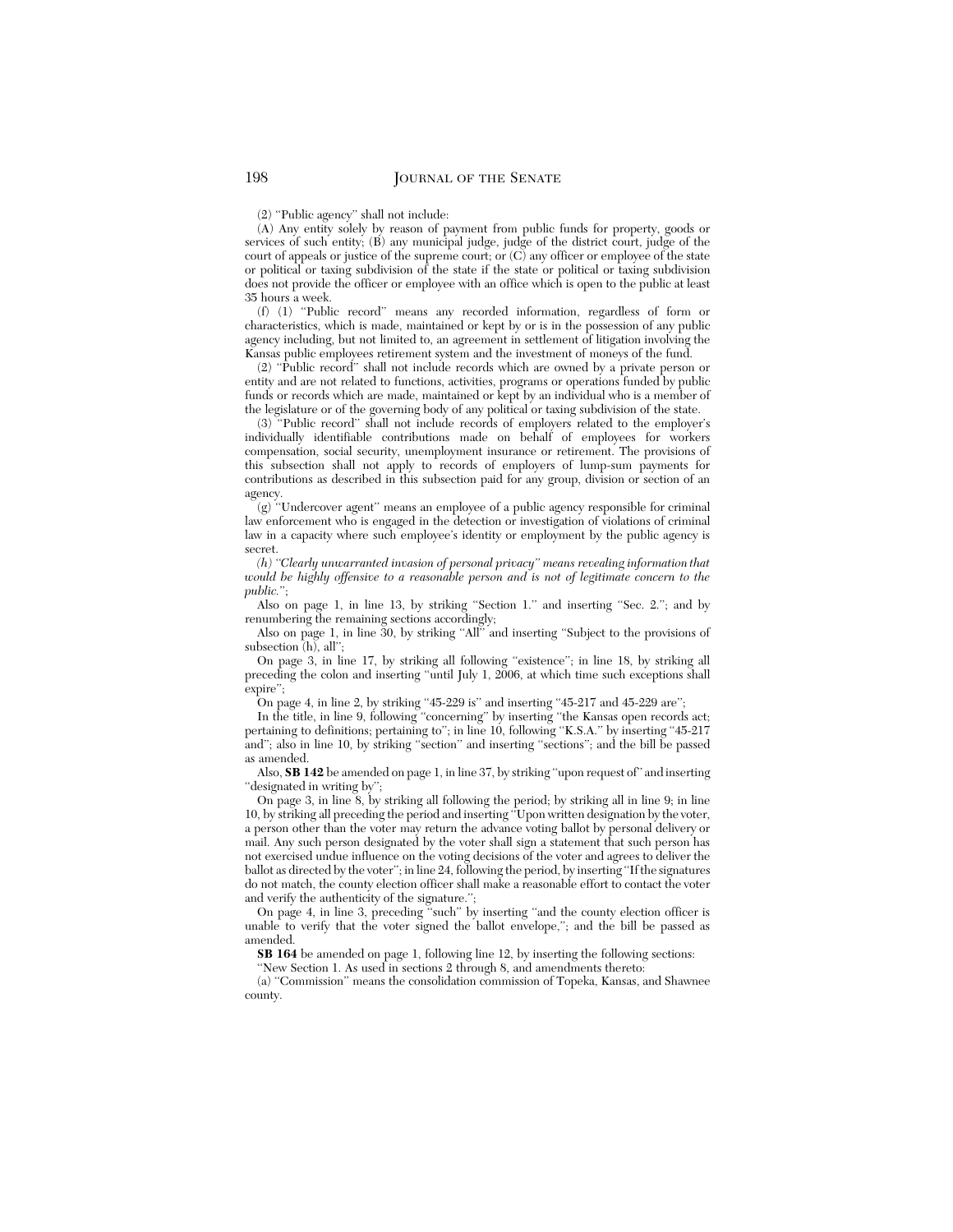(b) "City" means Topeka, Kansas.

(c) ''County'' means Shawnee county.

New Sec. 2. (a) Within 10 days of the effective date of this act, a consolidation commission shall be appointed. Each of the following officers shall appoint a member to the commission: The governor, the president and minority leader of the senate and the speaker and minority leader of the house of representatives. The person appointed by the governor shall serve as the chairperson of the commission. No more than three members of the commission shall be from the same political party. Members of the commission shall include, but not be limited to, persons with experience in accounting, business management, municipal finance, law, education, political science or public administration. No elected or appointive official of the cities of Auburn, Rossville, Silver Lake, Topeka or Willard or Shawnee county, nor any person appointed to fill a vacancy in an elected office of such cities or county, shall serve on the commission. No paid employee of the cities of Auburn, Rossville, Silver Lake, Topeka or Willard or Shawnee county shall serve on the commission. Members of the commission shall be residents of Shawnee county.

(b) Members of the commission shall be paid compensation, subsistence allowances, mileage and other expenses as provided by K.S.A. 75-3223, and amendments thereto.

(c) The members of the consolidation commission shall appoint an executive director of the commission. The executive director shall receive compensation established by the commission. The executive director shall employ other staff and may contract with consultants, as the executive director deems necessary to carry out the functions of the commission. Staff employed by the executive director shall receive compensation established by the executive director.

(d) Within 30 days following the appointment of all members of the commission, the commission shall meet and organize by the election of a vice-chairperson and other officers deemed necessary. The commission may adopt rules governing the conduct of its meetings.

New Sec. 3. (a) The commission shall prepare and adopt a plan addressing the consolidation of the city and county or certain city and county offices, functions, services and operations. The commission shall conduct such studies and investigations as it deems appropriate to complete its work. Such studies and investigations shall include, but not be limited to, studies of the costs and benefits of consolidating the city and county or certain city and county offices, functions, services and operations.

(b) The commission shall hold public hearings for the purpose of receiving information and materials which will aid in the drafting of the plan.

(c) Within 180 days following the appointment of all members of the commission, the commission shall prepare and adopt a preliminary plan addressing the consolidation of the city and county or certain city and county offices, functions, services and operations it deems advisable. Copies of the preliminary plan shall be filed with the county election officer, city clerk, each public library within the county and any other place designated by the commission. Copies of such plan shall be available to members of the public for inspection upon request. The commission shall hold at least two public hearings to obtain citizen views concerning the preliminary plan. Notice of such hearings shall be published at least twice in a newspaper of general circulation within the county. Following the public hearings on the preliminary plan, the commission may adopt, or modify and adopt, the preliminary plan as the final plan.

(d) Within 30 days of the last public hearing held on the preliminary plan, the commission shall adopt its final plan. The final plan shall include the full text and an explanation of the proposed plan, and comments deemed desirable by the commission, a written opinion by an attorney admitted to practice law in the state of Kansas and retained by the executive director for such purpose that the proposed plan is not in conflict with the constitution or the laws of the state, and any minority reports. Copies of the final plan shall be filed with the county election officer, city clerk, each public library within the county and any other place designated by the commission. Copies of such plan shall be available to members of the public for inspection upon request. The commission shall continue in existence at least 90 days following the submission of the final plan pursuant to this subsection.

(e) The final plan shall be submitted to the qualified electors of the county at an election called and held thereon. Such election shall be called and held by the county election officer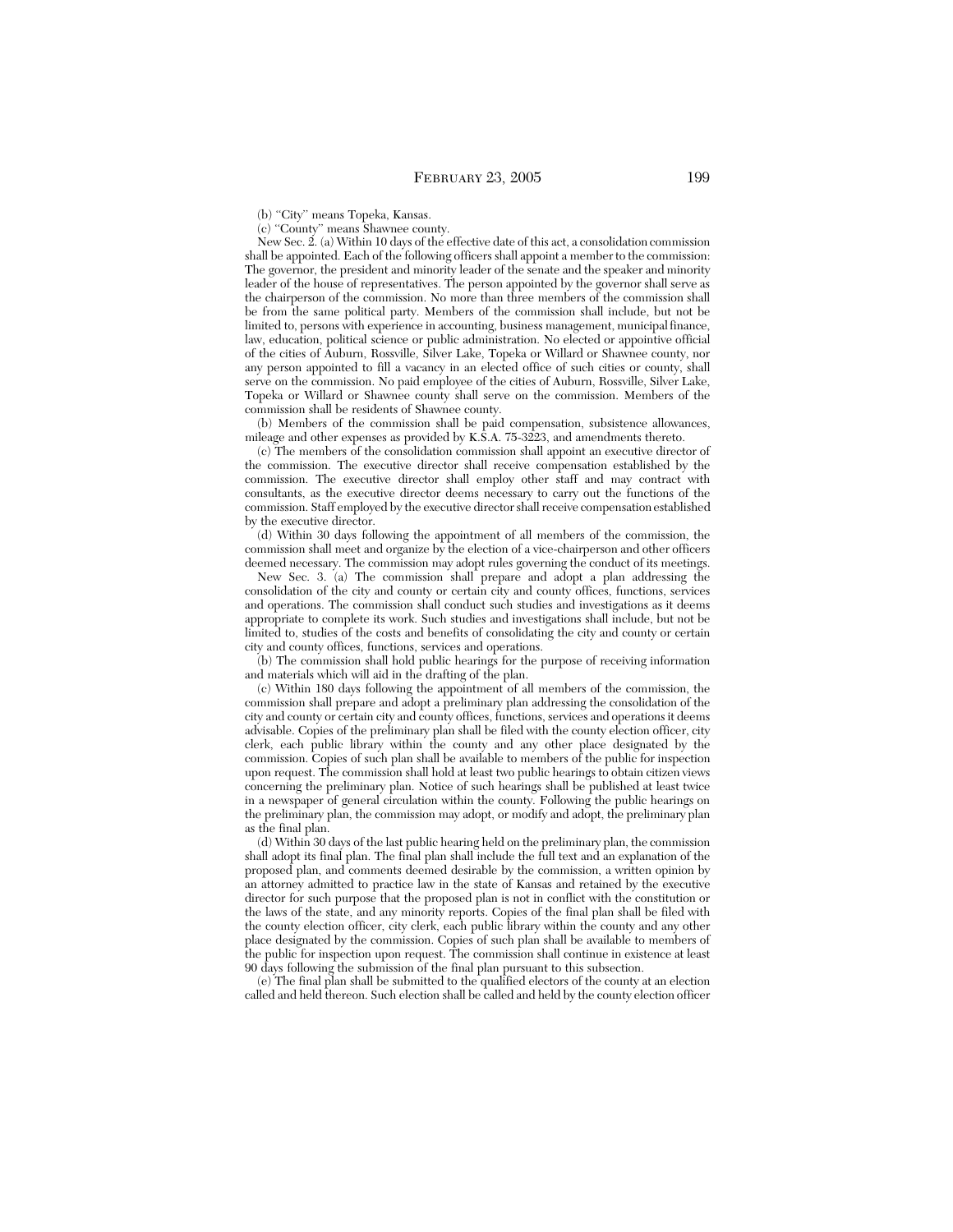in the manner provided by the general bond law. Such election shall be conducted by mail ballot. A summary of the final plan shall be prepared by the commission and shall be published once each week for two consecutive weeks in a newspaper of general circulation within the county. If a majority of the qualified electors voting on the plan who reside within the corporate limits of the city and a majority of the qualified electors voting on the plan who reside outside of the corporate limits of the city vote in favor thereof, the consolidation plan shall be implemented in the manner provided by the plan. If a majority of the electors who reside within the corporate limits of the city or a majority of the qualified electors who reside outside of the corporate limits of the city vote against such plan, the proposed consolidation plan shall not be implemented.

If the commission submits a final plan which does not recommend the consolidation of the city and county or certain city and county offices, functions, services and operations, the provisions of this subsection shall not apply.

New Sec. 4. (a) Any plan submitted by the commission shall provide for the exercise of powers of local legislation and administration not inconsistent with the constitution or other laws of this state.

(b) If the commission submits a plan providing for the consolidation of certain city and county offices, functions, services and operations, the plan shall:

(1) Include a description of the form, structure, functions, powers and officers and the duties of such officers recommended in the plan.

(2) Provide for the method of amendment of the plan.

(3) Authorize the appointment of, or elimination of elected officials and offices.

(4) Specify the effective date of the consolidation.

(5) Include other provisions determined necessary by the commission.

(c) If the plan provides for the consolidation of the city and county, in addition to the requirements of subsection (b) the plan shall:

 $(1)$  Fix the boundaries of the governing body's election districts, provide a method for changing the boundaries from time-to-time, any at-large positions on the governing body, fix the number, term and initial compensation of the governing body of the consolidated city-county and the method of election.

(2) Determine whether elections of the governing body of the consolidated city-county shall be partisan or nonpartisan elections and the time at which such elections shall be held.

(3) Determine the distribution of legislative and administrative duties of the consolidated city-county officials, provide for consolidation or expansion of services as necessary, authorize the appointment of a consolidated city-county administrator or a city-county manager, if deemed advisable, and prescribe the general structure of the consolidated citycounty government.

(4) Provide for the official name of the consolidated city-county.

(5) Provide for the transfer or other disposition of property and other rights, claims and assets of the county and city.

New Sec. 5. Shawnee county is hereby designated an urban area, as authorized under the provisions of section 17 of article 2 of the constitution of the state of Kansas, for the purpose of granting to such county and urban area powers of local government and consolidation of local government.

New Sec. 6. (a) If the voters approve a plan which provides for the consolidation of the city and county, such consolidated city-county shall be subject to the provisions of this section.

(b) The consolidated city-county shall be subject to the cash-basis and budget laws of the state of Kansas.

(c) Except as provided in subsection (e), and in any other statute which specifically exempts bonds from the statutory limitations on bonded indebtedness, the limitation on bonded indebtedness of a consolidated city-county under this act shall be 30% of the assessed value of all tangible taxable property within such county on the preceding August 25.

(d) The following shall not be included in computing the total bonded indebtedness of the consolidated city-county for the purposes of determining the limitations on bonded indebtedness: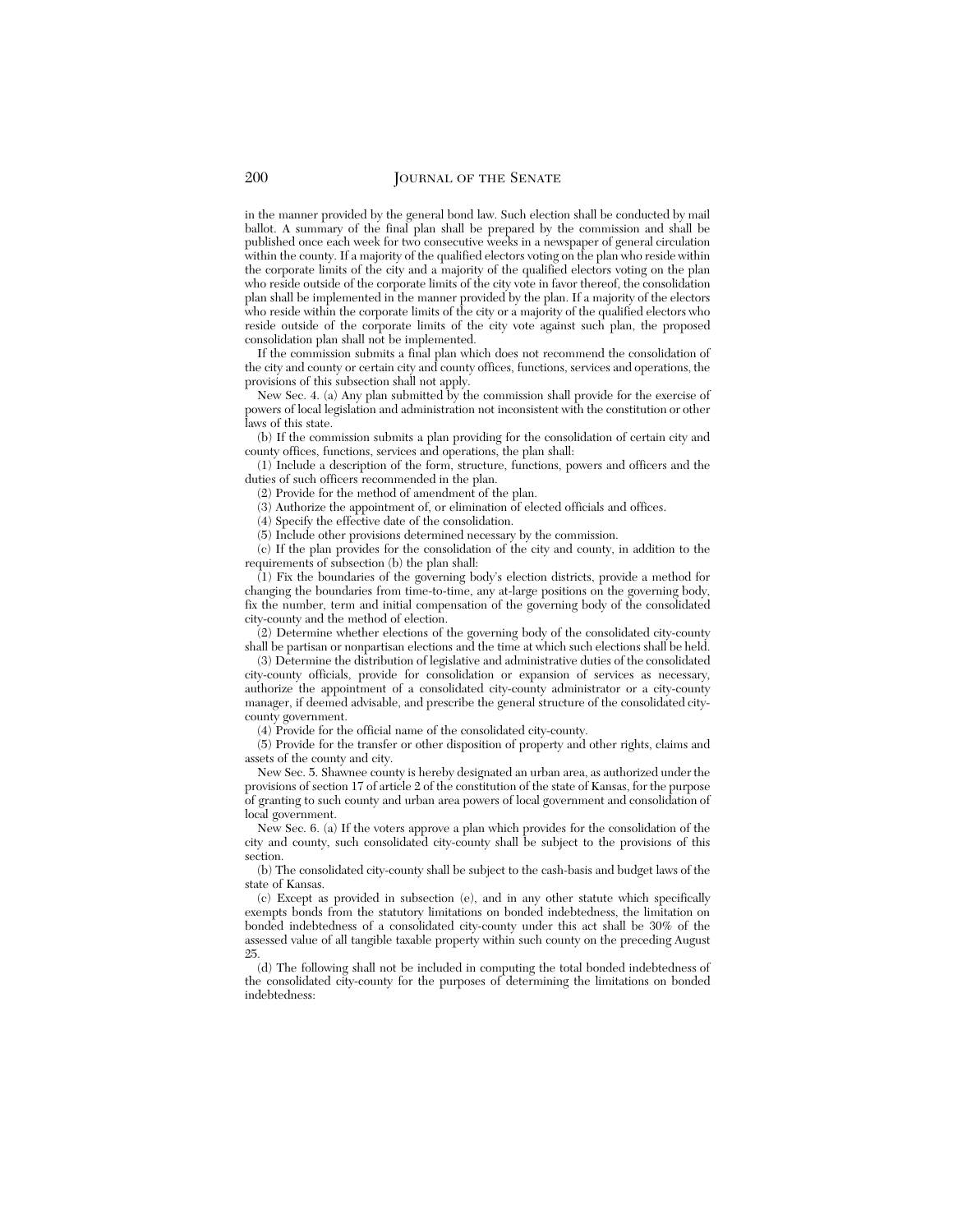(1) Bonds issued for the purpose of refunding outstanding debt, including outstanding bonds and matured coupons thereof, or judgments thereon.

(2) Bonds issued pursuant to the provisions of article 46 of chapter 19 of the Kansas Statutes Annotated, and amendments thereto.

(3) Bonds issued for the purpose of financing the construction or remodeling of a courthouse, jail or law enforcement center facility, which bonds are payable from the proceeds of a retailers' sales tax.

(4) Bonds issued for the purpose of acquiring, enlarging, extending or improving any storm or sanitary sewer system.

(5) Bonds issued for the purpose of acquiring, enlarging, extending or improving any municipal utility.

(6) Bonds issued to pay the cost of improvements to intersections of streets and alleys or that portion of any street immediately in front of city or school district property.

(e) Any bonded indebtedness and interest thereon incurred by the city or county prior to consolidation shall remain an obligation of the property subject to taxation for the payment thereof prior to such consolidation.

(f) Upon the effective date of the consolidation of the city and county, any retailers' sales tax levied by the city or county in accordance with K.S.A. 12-187 et seq., and amendment thereto, prior to such date shall remain in full force and effect, except that part of the rate attributable to the former city shall not apply to retail sales in the cities of Auburn, Rossville, Silver Lake or Willard.

(g) Upon the effective date of the consolidation of the city and county, the territory of the consolidated city-county shall include:

(1) All of the territory of the county for purposes of exercising the powers, duties and functions of a county.

(2) All of the territory of the county, except the territory of the cities of Auburn, Rossville, Silver Lake or Willard and the unincorporated area of the county, for purposes of exercising the powers, duties and functions of a city.

(h) For the purposes of section 1 of article 5 of the constitution of the state of Kansas, the ''voting area'' for the governing body of the consolidated city-county shall include all the territory within Shawnee county.

(i) Except for the consolidated city-county and unless otherwise provided by law, other political subdivisions of the county shall not be affected by consolidation of the city and county. Such other political subdivisions shall continue in existence and operation.

(j) Unless otherwise provided by law, the consolidated city-county shall be eligible for the distribution of any funds from the state and federal government as if no consolidation had occurred. Except as provided in this subsection, the population and assessed valuation of the territory of the consolidated city-county shall be considered its population and assessed valuation for purposes of the distribution of moneys from the state or federal government.

(k) The consolidated city-county shall be a county. The governing body of the consolidated city-county shall be considered county commissioners for the purposes of section 2 of article 4 of the constitution of the state of Kansas and shall have all the powers, functions and duties of a county and may exercise home rule powers in the manner and subject to the limitations provided by K.S.A. 19-101a, and amendments thereto, and other laws of this state.

The governing body of the consolidated city-county shall be responsible for any duties or functions imposed by the constitution of the state of Kansas and other laws of this state upon any county office abolished by the consolidation plan. Such duties may be delegated by the governing body or as provided in the consolidation plan.

(l) The consolidated city-county shall be a city of the first class. The governing body of the consolidated city-county shall have all the powers, functions and duties of a city of the first class and may exercise home rule powers in the manner and subject to the limitations provided by article 12 of section 5 of the constitution of the state of Kansas and other laws of this state.

(m) The governing body of the consolidated city-county may create special service districts within the city-county and may levy taxes for services provided in such districts.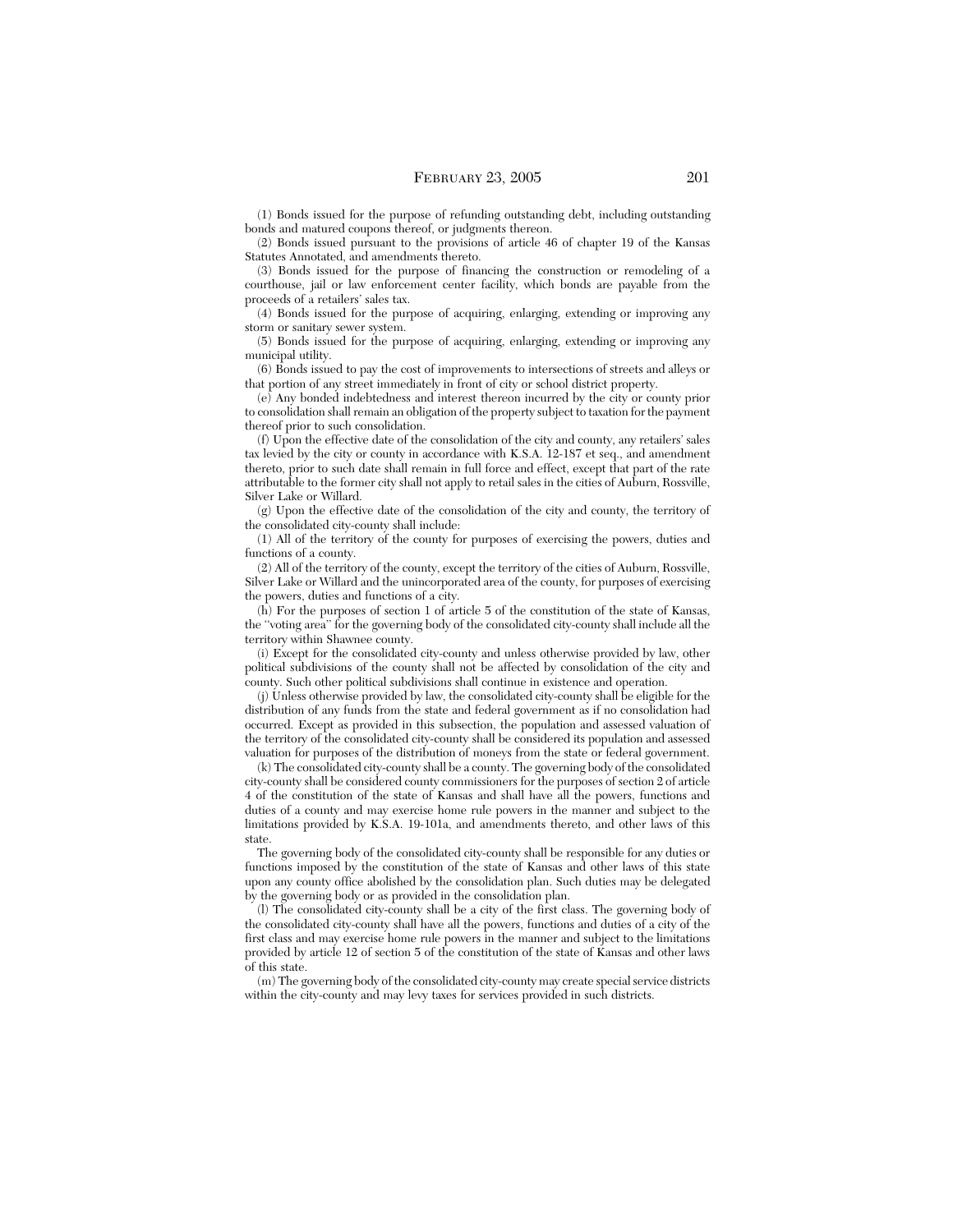(n) Changes in the form of government approved by the voters in accordance with the consolidation plan are hereby declared to be legislative matters and subject to initiative and referendum in accordance with K.S.A. 12-3013 et seq., and amendments thereto.

New Sec. 7. (a) The governing body of a consolidated city-county may not annex any land located outside the county.

(b) The governing body of a consolidated city-county may not initiate annexation procedures of land located within the county, but may annex land upon petition of the owners of any such land.

New Sec. 8. All costs incurred or authorized by the consolidation commission and all other costs incurred by the city and county pursuant to this act shall be paid by the city and county.

New Sec. 9. (a) Until a special election is held at which a final plan is submitted for approval to the electors or until a final plan which does not recommend consolidation of the city and county is adopted by a consolidation commission, the governing body of any city which is the subject of a study considering the consolidation of such city with the county in which such city is located may not initiate pursuant to K.S.A. 12-520, and amendments thereto, annexation procedures of land located within the county, but may annex land upon petition of the owners of any such land.

(b) As used in this section, ''city'' means any city located within Kansas.

(c) The provisions of this section shall expire on June 30, 2006.

New Sec. 10. If any provision of this act is held to be invalid or unconstitutional, it shall be presumed conclusively that the legislature would have enacted the remainder of this act without such invalid or unconstitutional provision.'';

Also on page 1, in line 13, by striking "Section 1." and inserting "Sec. 11."; and by renumbering the remaining sections accordingly; in line 35, by striking ''statute book'' and inserting "Kansas register";

In the title, in line 9, by striking "cities" and inserting "certain municipalities; relating to the consolidation of cities and counties''; also in line 9, preceding ''treasurer'' by inserting "city"; and the bill be passed as amended.

Committee on **Judiciary** recommends **SB 145, SB 146, SB 148** be passed.

#### **COMMITTEE OF THE WHOLE**

On motion of Senator D. Schmidt, the Senate resolved itself into Committee of the Whole for consideration of bills on the calendar under the heading of General Orders with Senator Wagle in the chair.

Recommended **SB 216** be passed.

**SB 114, SB 154, SB 178, SB 183** be amended by adoption of the committee amendments, and the bills be passed as amended.

**SB 225** be amended by adoption of the committee amendments, be further amended by motion of Senator Umbarger as amended by Senate Committee, on page 11, in line 21, by striking all after "the" where it appears for the last time; in line 22, by striking all before "as" and inserting: "motor carrier tax refund fund"

Senator Ostmeyer further amended **SB 225** as amended by Senate Committee, on page 14, after line 33 by inserting the following:

'(d) The department of administration is hereby authorized and directed to pay the following amount from the canceled warrants payment fund as reimbursement for an expired warrant, to the following claimant:

Randy Russell

502 West Ave.

Norton, KS 67654 ............................................................... \$435.89'', and **SB 225** be passed as further amended.

Sub SB 77 be amended by adoption of the committee report recommending a substitute bill, be amended by motion of Senator Betts on page, line 35, by striking ''or other moneys'', and **Sub SB 77** be passed as amended.

**SB 93, SB 116, SB 133** be passed over and retain a place on the calendar.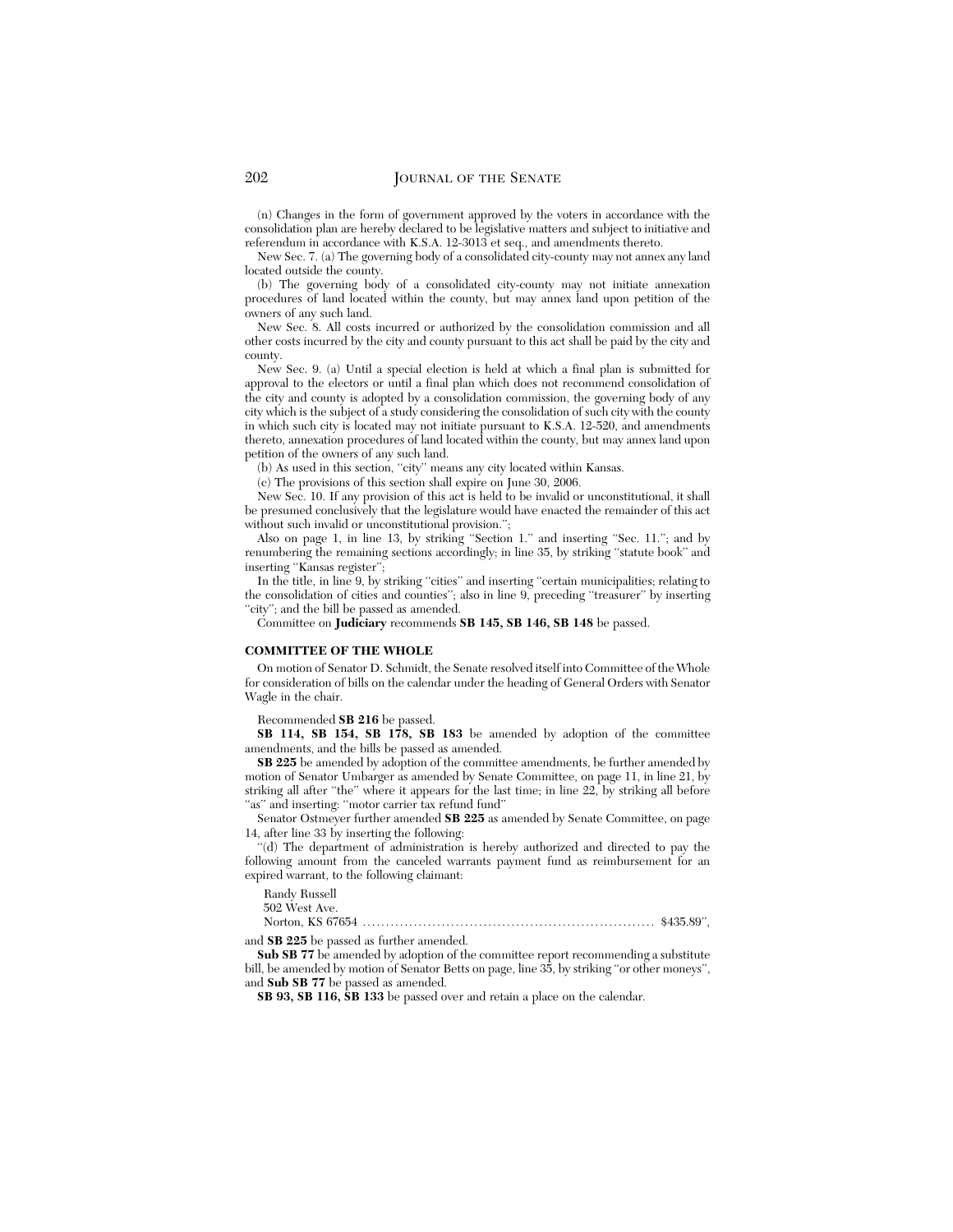# FEBRUARY 23, 2005 203

The Committee rose and reported progress (see Committee of the Whole, afternoon session).

On motion of Senator D. Schmidt, the Senate recessed until 2:00 p.m.

## AFTERNOON SESSION

The Senate met pursuant to recess with Vice President Vratil in the chair.

## **INTRODUCTION OF BILLS AND CONCURRENT RESOLUTIONS**

The following bills were introduced and read by title:

**SB 279**, An act concerning retirement and pensions; relating to certain employees of educational institutions under management of state board of regents; death and disability benefits; amending K.S.A. 74-4927a and repealing the existing section, by Committee on Ways and Means.

**SB 280**, An act concerning income taxation; relating to credits; renewable energy facilities and community wind energy facilities, by Committee on Ways and Means.

#### **MESSAGE FROM THE HOUSE**

# Announcing passage of **HB 2016, HB 2053; Substitute HB 2088; HB 2104, HB 2203,**

**HB 2234, HB 2243.**

Adoption of **HCR 5005**.

Also, passage of **SB 41**.

## **INTRODUCTION OF HOUSE BILLS AND CONCURRENT RESOLUTIONS**

**HB 2016, HB 2053; Substitute HB 2088; HB 2104, HB 2203, HB 2234, HB 2243; HCR 5005** were thereupon introduced and read by title.

#### **REPORTS OF STANDING COMMITTEES**

Committee on **Education** recommends **SB 246** be amended on page 1, in line 34, by striking "in" and inserting "receiving"; also in line 34, following "education" by inserting "and related";

On page 2, in line 2, following ''education'' by inserting ''and related'';

On page 4, following line 21, by inserting:

"Sec. 3. K.S.A.  $200\overline{4}$  Supp. 72-6407 is hereby amended to read as follows: 72-6407. (a) (1) ''Pupil'' means any person who is regularly enrolled in a district and attending kindergarten or any of the grades one through 12 maintained by the district or who is regularly enrolled in a district and attending kindergarten or any of the grades one through 12 in another district in accordance with an agreement entered into under authority of K.S.A. 72-8233, and amendments thereto, or who is regularly enrolled in a district and attending special education services provided for preschool-aged exceptional children by the district.

(2) Except as otherwise provided in paragraph (3) of this subsection, a pupil in attendance full time shall be counted as one pupil. A pupil in attendance part time shall be counted as that proportion of one pupil (to the nearest 1/10) that the pupil's attendance bears to fulltime attendance. A pupil attending kindergarten shall be counted as 1⁄2 pupil. A pupil enrolled in and attending an institution of postsecondary education which is authorized under the laws of this state to award academic degrees shall be counted as one pupil if the pupil's postsecondary education enrollment and attendance together with the pupil's attendance in either of the grades 11 or 12 is at least 5⁄6 time, otherwise the pupil shall be counted as that proportion of one pupil (to the nearest  $\frac{1}{10}$ ) that the total time of the pupil's postsecondary education attendance and attendance in grade 11 or 12, as applicable, bears to full-time attendance. A pupil enrolled in and attending an area vocational school, area vocational-technical school or approved vocational education program shall be counted as one pupil if the pupil's vocational education enrollment and attendance together with the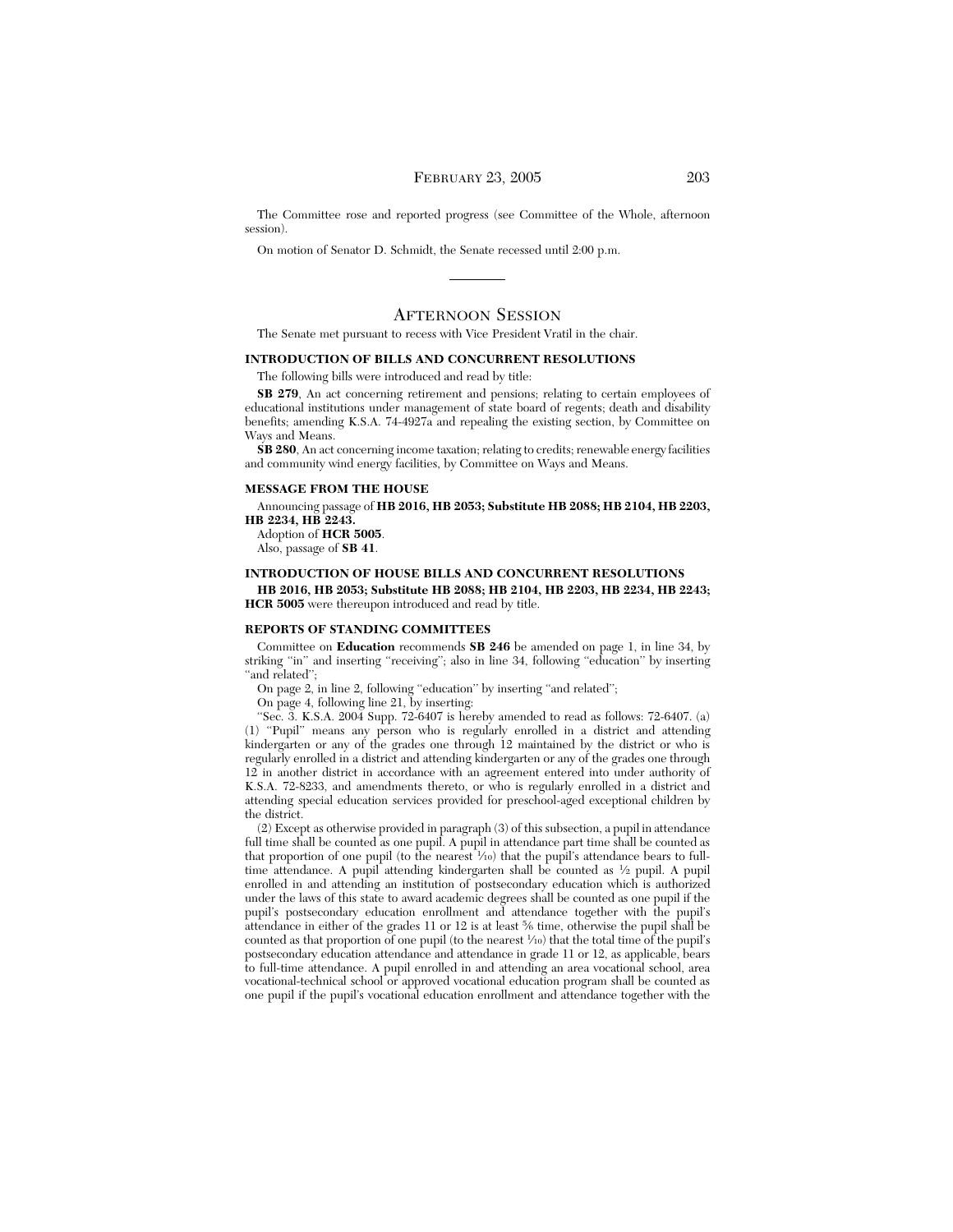pupil's attendance in any of grades nine through 12 is at least 5⁄6 time, otherwise the pupil shall be counted as that proportion of one pupil (to the nearest  $\frac{1}{10}$ ) that the total time of the pupil's vocational education attendance and attendance in any of grades nine through 12 bears to full-time attendance. A pupil enrolled in a district and attending special education and related services, except special education and related services for preschool-aged exceptional children, provided for by the district shall be counted as one pupil. A pupil enrolled in a district and attending special education and related services for preschool-aged exceptional children provided for by the district shall be counted as  $\frac{1}{2}$  pupil. A preschoolaged at-risk pupil enrolled in a district and receiving services under an approved at-risk pupil assistance plan maintained by the district shall be counted as <sup>1</sup> ⁄2 pupil. A pupil in the custody of the secretary of social and rehabilitation services and enrolled in unified school district No. 259, Sedgwick county, Kansas, but housed, maintained, and receiving educational services at the Judge James V. Riddel Boys Ranch, shall be counted as two pupils.

(3) A pupil residing at the Flint Hills job corps center shall not be counted. A pupil confined in and receiving educational services provided for by a district at a juvenile detention facility shall not be counted. A pupil enrolled in a district but housed, maintained, and receiving educational services at a state institution shall not be counted. A pupil enrolled in a virtual school in a district but who is not a resident of the state of Kansas shall not be counted.

(b) ''Preschool-aged exceptional children'' means exceptional children, except gifted children, who have attained the age of three years but are under the age of eligibility for attendance at kindergarten.

(c) ''At-risk pupils'' means pupils who are eligible for free meals under the national school lunch act and who are enrolled in a district which maintains an approved at-risk pupil assistance plan.

(d) ''Preschool-aged at-risk pupil'' means an at-risk pupil who has attained the age of four years, is under the age of eligibility for attendance at kindergarten, and has been selected by the state board in accordance with guidelines consonant with guidelines governing the selection of pupils for participation in head start programs. The state board shall select not more than 5,500 preschool-aged at-risk pupils to be counted in any school year.

(e) ''Enrollment'' means: (1) For districts scheduling the school days or school hours of the school term on a trimestral or quarterly basis, the number of pupils regularly enrolled in the district on September 20 plus the number of pupils regularly enrolled in the district on February 20 less the number of pupils regularly enrolled on February 20 who were counted in the enrollment of the district on September 20; and for districts not specified in this clause (1), the number of pupils regularly enrolled in the district on September 20;  $(2)$ if enrollment in a district in any school year has decreased from enrollment in the preceding school year, enrollment of the district in the current school year means whichever is the greater of (A) enrollment in the preceding school year minus enrollment in such school year of preschool-aged at-risk pupils, if any such pupils were enrolled, plus enrollment in the current school year of preschool-aged at-risk pupils, if any such pupils are enrolled, or (B) the sum of enrollment in the current school year of preschool-aged at-risk pupils, if any such pupils are enrolled and the average (mean) of the sum of (i) enrollment of the district in the current school year minus enrollment in such school year of preschool-aged at-risk pupils, if any such pupils are enrolled and (ii) enrollment in the preceding school year minus enrollment in such school year of preschool-aged at-risk pupils, if any such pupils were enrolled and (iii) enrollment in the school year next preceding the preceding school year minus enrollment in such school year of preschool-aged at-risk pupils, if any such pupils were enrolled; or (3) the number of pupils as determined under K.S.A. 72-6447, and amendments thereto.

(f) ''Adjusted enrollment'' means enrollment adjusted by adding at-risk pupil weighting, program weighting, low enrollment weighting, if any, correlation weighting, if any, school facilities weighting, if any, ancillary school facilities weighting, if any, special education and related services weighting, and transportation weighting to enrollment.

(g) ''At-risk pupil weighting'' means an addend component assigned to enrollment of districts on the basis of enrollment of at-risk pupils.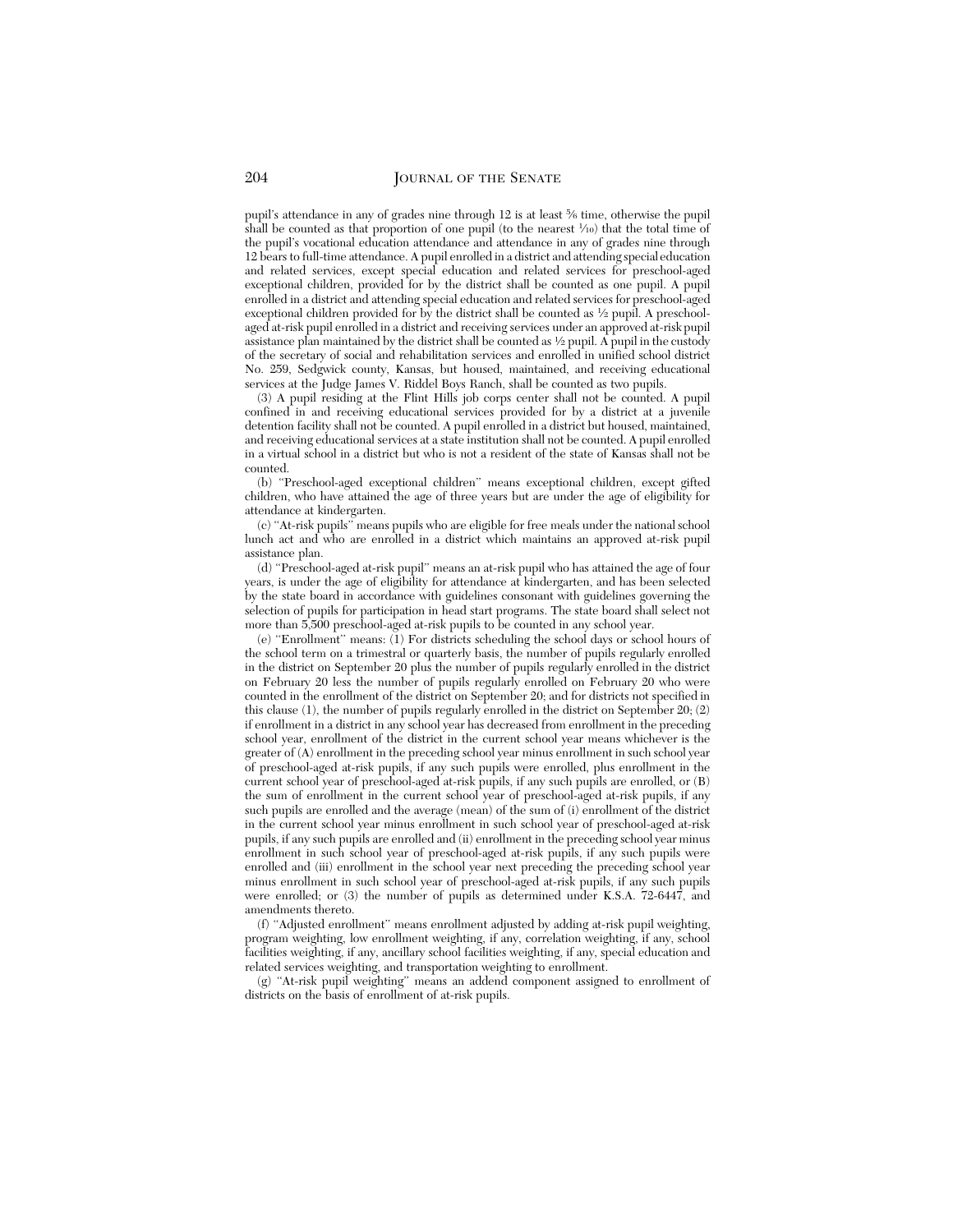(h) ''Program weighting'' means an addend component assigned to enrollment of districts on the basis of pupil attendance in educational programs which differ in cost from regular educational programs.

(i) ''Low enrollment weighting'' means an addend component assigned to enrollment of districts having under 1,725 *1,700* enrollment on the basis of costs attributable to maintenance of educational programs by such districts in comparison with costs attributable to maintenance of educational programs by districts having 1,725 *1,700* or over enrollment.

(j) ''School facilities weighting'' means an addend component assigned to enrollment of districts on the basis of costs attributable to commencing operation of new school facilities. School facilities weighting may be assigned to enrollment of a district only if the district has adopted a local option budget and budgeted therein the total amount authorized for the school year. School facilities weighting may be assigned to enrollment of the district only in the school year in which operation of a new school facility is commenced and in the next succeeding school year.

(k) ''Transportation weighting'' means an addend component assigned to enrollment of districts on the basis of costs attributable to the provision or furnishing of transportation.

(l) ''Correlation weighting'' means an addend component assigned to enrollment of districts having 1,725 *1,700* or over enrollment on the basis of costs attributable to maintenance of educational programs by such districts as a correlate to low enrollment weighting assigned to enrollment of districts having under 1,725 *1,700* enrollment.

(m) ''Ancillary school facilities weighting'' means an addend component assigned to enrollment of districts to which the provisions of K.S.A. 72-6441, and amendments thereto, apply on the basis of costs attributable to commencing operation of new school facilities. Ancillary school facilities weighting may be assigned to enrollment of a district only if the district has levied a tax under authority of K.S.A. 72-6441, and amendments thereto, and remitted the proceeds from such tax to the state treasurer. Ancillary school facilities weighting is in addition to assignment of school facilities weighting to enrollment of any district eligible for such weighting.

(n) ''Juvenile detention facility'' means: (1) Any secure public or private facility which is used for the lawful custody of accused or adjudicated juvenile offenders and which shall not be a jail:

(2) any level VI treatment facility licensed by the Kansas department of health and environment which is a psychiatric residential treatment facility for individuals under the age of 21 which conforms with the regulations of the centers for medicare/medicaid services and the joint commission on accreditation of health care organizations governing such facilities; and

(3) the Forbes Juvenile Attention Facility, the Sappa Valley Youth Ranch of Oberlin, Salvation Army/Koch Center Youth Services, the Clarence M. Kelley Youth Center, the Clarence M. Kelley Transitional Living Center, Trego County Secure Care Center, St. Francis Academy at Atchison, St. Francis Academy at Ellsworth, St. Francis Academy at Salina, St. Francis Center at Salina, King's Achievement Center, and Liberty Juvenile Services and Treatment.

(o) ''Special education and related services weighting'' means an addend component assigned to enrollment of districts on the basis of costs attributable to provision of special education and related services for pupils determined to be exceptional children.

(p) ''Virtual school'' means any kindergarten or grades one through 12 course offered for credit that uses distance-learning technologies which predominantly use internet-based methods to deliver instruction and for which the course content is available on an ''anytime, anyplace'' basis, but the instruction occurs asynchronously with the teacher and pupil in separate locations, not necessarily located within a local education agency.'';

By renumbering sections accordingly;

Also on page 4, in line 41, by striking ''the'' and inserting ''and includes the following funds of the district: Vocational education fund and"; in line 42, by striking "of a district"; On page 6, by striking all in lines 24 through 39 and inserting:

"Sec. 6. K.S.A. 72-6412 is hereby amended to read as follows: 72-6412. The low enrollment weighting of each district with under 1,725 *1,700* enrollment shall be determined by the state board as follows: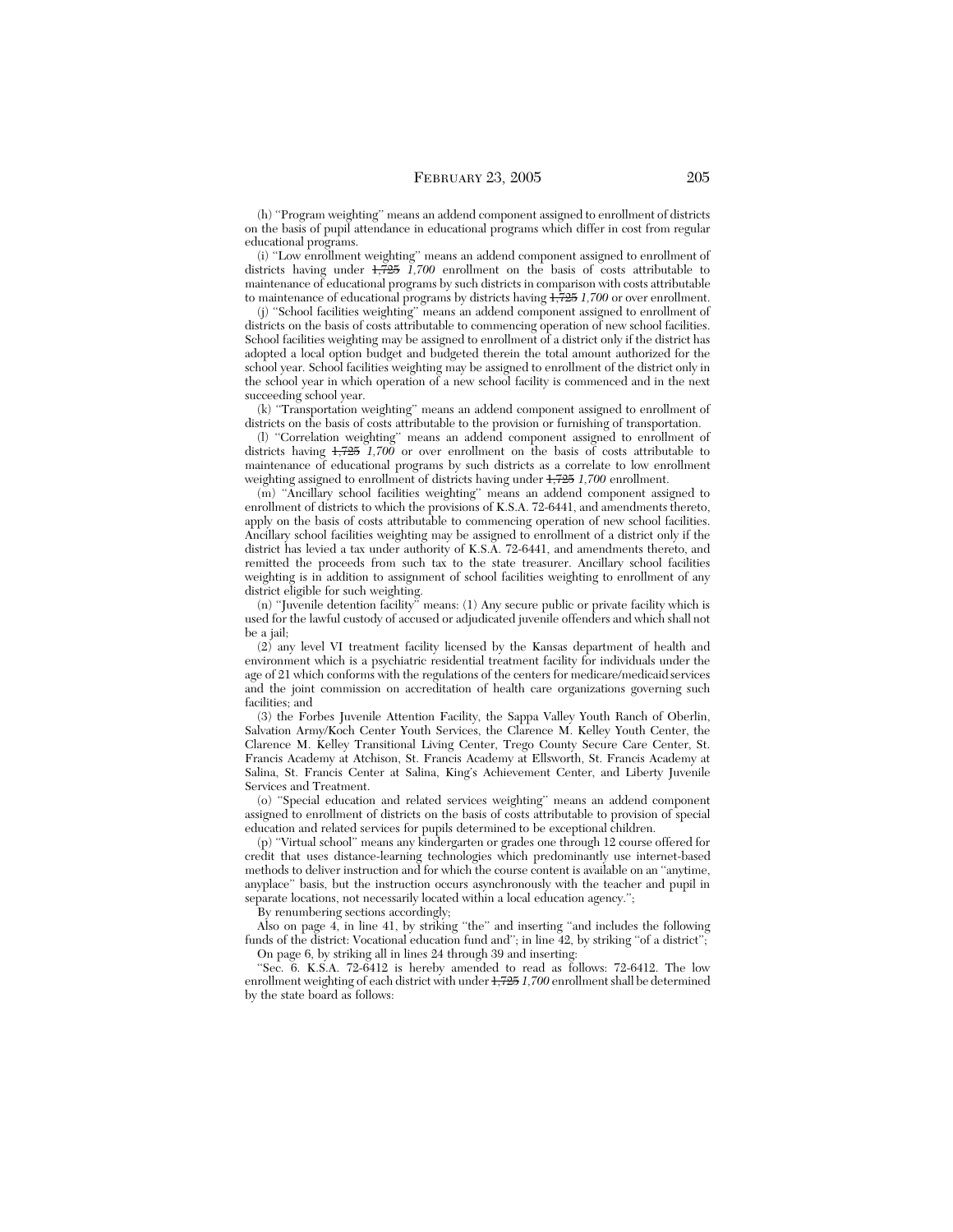(a) Determine the amount of the median budget per pupil for the 1991-92 school year of districts with 75-125 enrollment in such school year;

(b) determine the amount of the median budget per pupil for the 1991-92 school year of districts with 200-399 enrollment in such school year;

(c) determine the amount of the median budget per pupil for the 1991-92 school year of districts with 1,900 or over enrollment;

(d) prescribe a schedule amount for each of the districts by preparing a schedule based upon an accepted mathematical formula and derived from a linear transition between (1) the median budgets per pupil determined under (a) and (b), and (2) the median budgets per pupil determined under (b) and (c). The schedule amount for districts with 0-99 enrollment is an amount equal to the amount of the median budget per pupil determined under (a). The schedule amount for districts with 100-299 enrollment is the amount derived from the linear transition under (1). The schedule amount for districts with 300-1,899 enrollment is the amount derived from the linear transition under (2);

(e) for districts with 0-99 enrollment:

(1) Subtract the amount determined under (c) from the amount determined under (a);

(2) divide the remainder obtained under (1) by the amount determined under (c);

(3) multiply the quotient obtained under (2) by the enrollment of the district in the current school year. The product is the low enrollment weighting of the district;

(f) for districts with 100-299 enrollment:

(1) Subtract the amount determined under (c) from the schedule amount of the district; (2) divide the remainder obtained under (1) by the amount determined under (c);

(3) multiply the quotient obtained under (2) by the enrollment of the district in the current school year. The product is the low enrollment weighting of the district;

(g) for districts with 300-1,724 *300-1,699* enrollment:

 $(1)$  Subtract the amount determined under  $(c)$  from the schedule amount of the district;

(2) divide the remainder obtained under (1) by the amount determined under (c);

(3) multiply the quotient obtained under (2) by the enrollment of the district in the current school year. The product is the low enrollment weighting of the district.

Sec. 7. K.S.A. 72-6413 is hereby amended to read as follows: 72-6413. The program weighting of each district shall be determined by the state board as follows:

(a) Compute full time *full-time* equivalent enrollment in programs of bilingual education and multiply the computed enrollment by 0.2;

*(1) for school year 2005-2006, multiply the computed enrollment by 0.3; and*

*(2) for school year 2006-2007 and each school year thereafter, multiply the computed enrollment by 0.4;*

(b) compute full time equivalent enrollment in approved vocational education programs and multiply the computed enrollment by 0.5;

(c) add the products obtained under (a) and (b). The sum is the program weighting of the district.<br> $\frac{d}{dt}$  The p

 $\sigma$  distance of this section shall take  $\sigma$ 1992.'';

By renumbering sections accordingly;

On page 16, following line 16, by inserting:

''Sec. 12. K.S.A. 72-6442 is hereby amended to read as follows: 72-6442. The correlation weighting of each district with 1,725 *1,700* or over enrollment shall be determined by the state board as follows:

(a) Determine the schedule amount for a district with 1,725 *1,700* enrollment as derived from the linear transition under (d) of K.S.A. 72-6412, and amendments thereto, and subtract the amount determined under (c) of K.S.A. 72-6412, and amendments thereto, from the schedule amount so determined;

(b) divide the remainder obtained under (a) by the amount determined under (c) of K.S.A. 72-6412, and amendments thereto, and multiply the quotient by the enrollment of the district in the current school year. The product is the correlation weighting of the district.'';

By renumbering sections accordingly;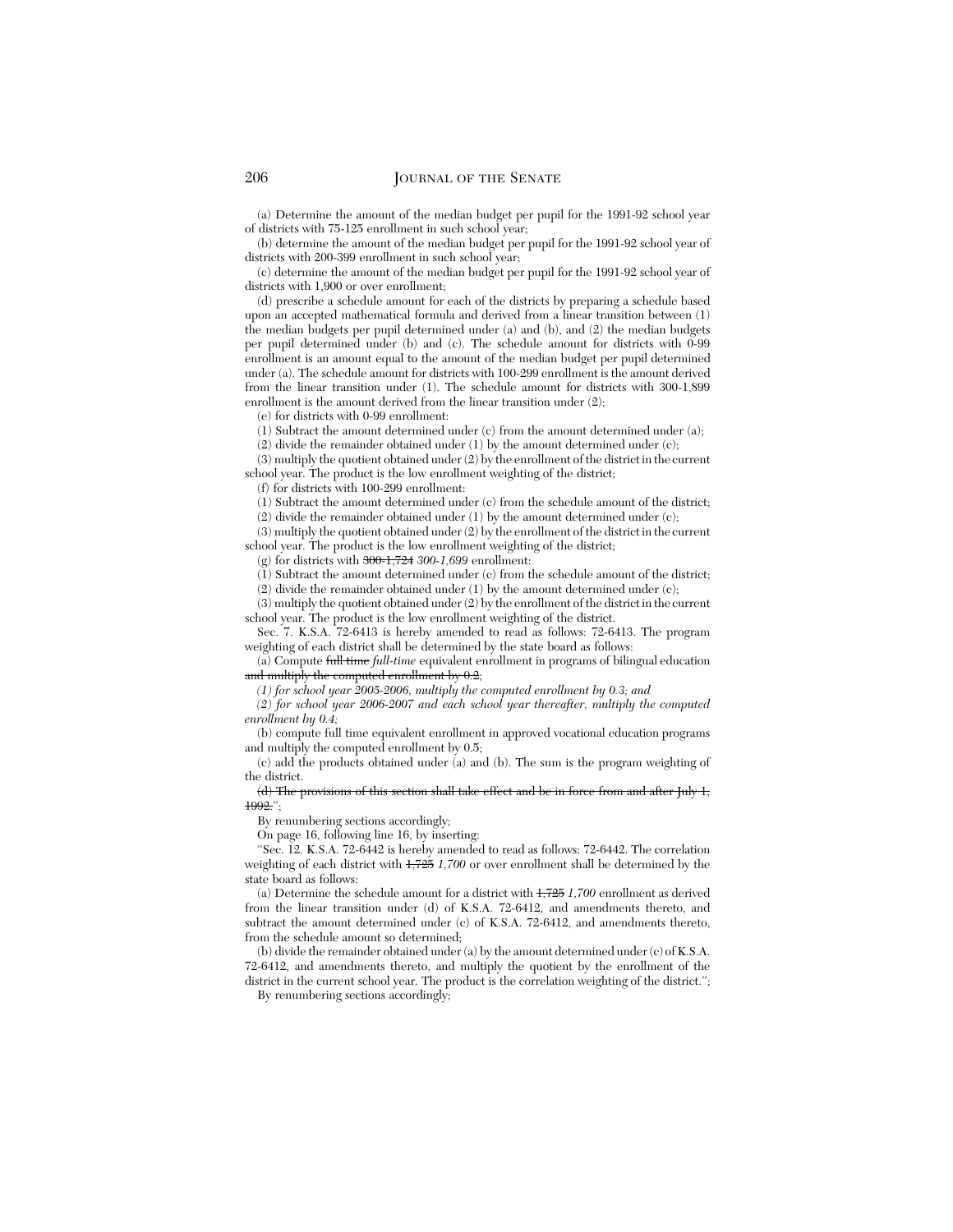Also on page 16, in line 23, following ''72-6410,'' by inserting ''72-6412,''; also in line 23, by striking ''and 72-6433'' and inserting '', 72-6433 and 72-6442''; in line 24, following ''72- 978," by inserting "72-6407,";

In the title, in line 10, following "72-6410," by inserting "72-6412,"; also in line 10, by striking "and 72-6433" and inserting ", 72-6433 and 72-6442"; in line 11, following "72-978," by inserting "72-6407,"; and the bill be passed as amended.

Committee on **Judiciary** recommends **SB 112** be amended on page 1, in line 18, by striking '', an owner contractor''; in line 20, by striking ''visibly''; in line 21, by striking all after ''same''; by striking all in line 22; in line 23, by striking all before the period; in line 25, by striking ''visible''; in line 30, by striking ''; as long as such earlier unsatisfied lien remains unsatisfied''; in line 31, after ''full'' by inserting ''or otherwise discharged''; also in line 31, by striking ''preference'' and inserting ''commencement''; in line 32, by striking all after the period; by striking all in lines 33 and 34;

On page 2, in line 37, after ''full'' by inserting ''or otherwise discharged''; and the bill be passed as amended.

Also, **SB 117** be amended on page 1, in line 18, by striking all after "acts"; in line 19, by striking "date of conviction" and inserting "on or after January 1, 1980";

On page 4, in line 40, by striking ''shall'' and inserting ''may''; also in line 40, after "offender" by inserting "who meets the requirements of paragraph (1)"; and the bill be passed as amended.

**SB 144** be amended on page 1, in line 14, by striking all after "(a)"; by striking all in lines 15 through 25; in line 26, by striking ''(2)''; in line 27, by striking ''violates'' and inserting "is convicted of violating"; in line 34, after "of" by inserting "the person's conviction of"; in line 36, by striking "licensee"; in line 37, by striking "or"; by striking all in line 43;

On page 2, by striking all in lines 1 through 10; in line 11, by striking ''(f)'' and inserting ''(d)''; in line 13, by striking all after ''minor''; in line 14, by striking all before ''but''; also in line 14, by striking ''or incapacitated person''; also in line 14, after the semicolon, by inserting "or"; in line 15, by striking all after  $\sqrt{\ }$ (B)"; by striking all in line 16; in line 17, by striking all before "any"; in line 18, by striking "violation of" and inserting "the person's conviction of violating''; by striking all in lines 20 through 25; in line 26, by striking ''(4)'' and inserting "(2)"; also in line 26, by striking "K.S.A."; in line 27, by striking all before "K.S.A."; in line 28, by striking '', as applicable''; by striking all in lines 29 through 37;

And by renumbering the remaining section accordingly;

In the title, in line 10, by striking all after ''beverages''; in line 11, by striking all before the period; and the bill be passed as amended.

**SB 180** be amended on page 3, in line 30, after ''age'' by inserting ''to''; in line 33, after the period by inserting ''No waiting period shall apply to the use of a preliminary breath test under this subsection.''; in line 37, after ''results'' by inserting ''or a refusal to submit to a preliminary breath test''; and the bill be passed as amended.

**SCR 1606** be amended on page 2, in line 10, after the comma by inserting ''the governor may appoint another of the three persons whose names were submitted to the governor pursuant to subsection (a) and such subsequent appointment shall be considered by the senate in the same procedure as provided in this article. If the governor fails to make such subsequent appointment within 15 days after the senate vote on the previous appointee or if all three persons whose names were submitted to the governor pursuant to subsection (a) have been considered by, but did not receive the consent of, the senate, then"; in line 17, after ''nominated'' by inserting ''or appointed''; and the concurrent resolution be adopted as amended.

Committee on **Ways and Means** recommends **SB 266** be amended on page 1, in line 15, after ''authority'' by inserting a comma; also in line 15, after ''convey'' by inserting '', without consideration,"; in line  $\overline{27}$ , by striking "may" and inserting "shall"; also in line  $\overline{27}$ , by striking ''warranty deed or by''; in line 28, by striking all after ''deed''; in line 29, by striking all before the period; in line 33, by striking all after ''general''; by striking all in lines 34 through 36; in line 37, by striking ''general''; preceding line 38, by inserting the following:

''(d) All costs in any way related to the conveyance shall be paid by the helping hands humane society, inc. The conveyance of real property authorized by this section shall not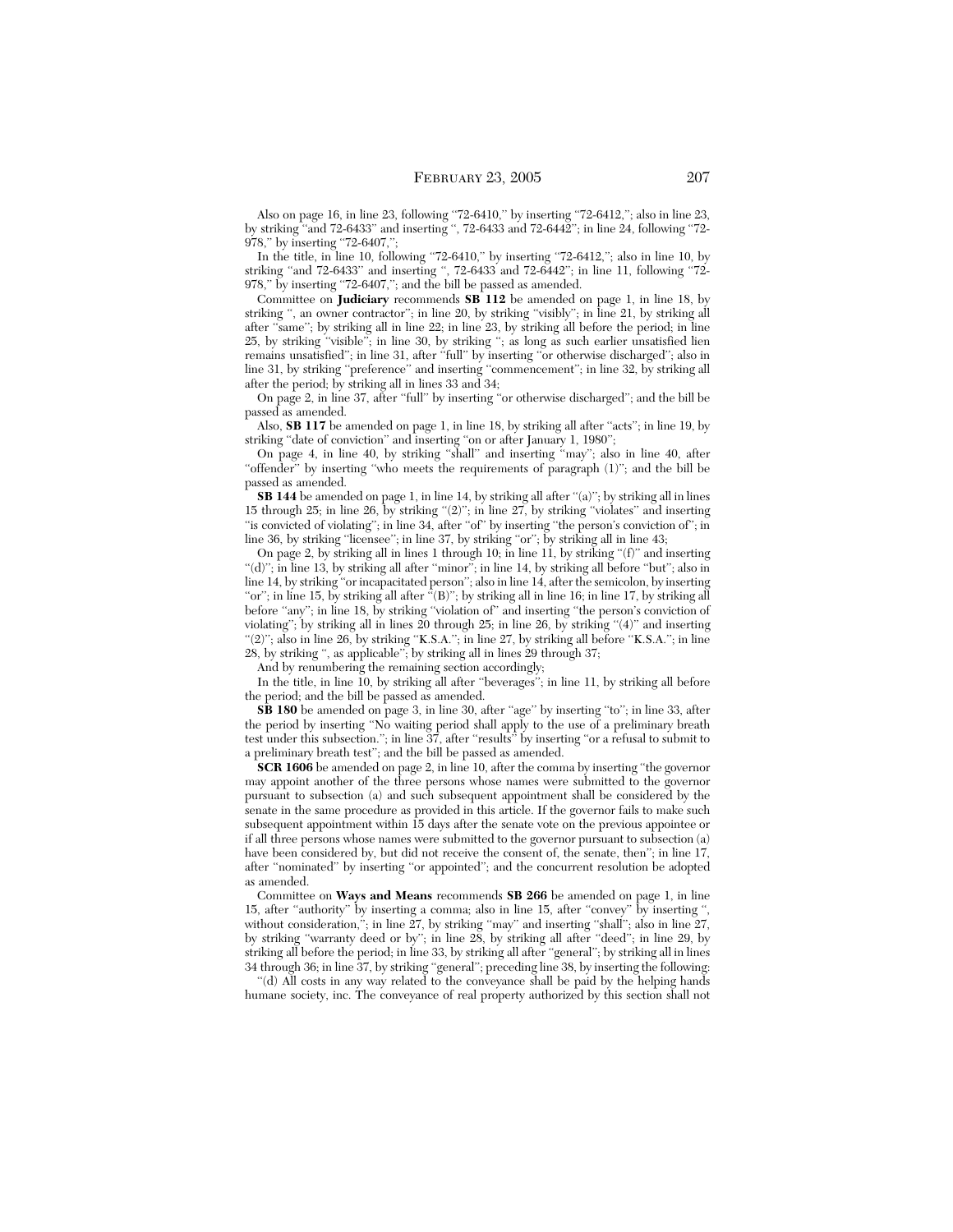be subject to the provisions of K.S.A. 75-3043a, and amendments thereto.''; and the bill be passed as amended.

#### **REPORT ON ENGROSSED BILLS**

**SB 13, SB 52, SB 63, SB 71, SB 72, SB 91, SB 110, SB 158, SB 234** reported correctly engrossed February 23, 2005.

#### **COMMITTEE OF THE WHOLE**

The Senate returned to Committee of the Whole for consideration of bills on the calendar under the heading of General Orders with Senator Wagle in the chair.

On motion of Senator Wagle the morning report and the following afternoon report were adopted.

Recommended **SB 82, SB 123, SB 151, SB 210, SB 256, SB 258** be passed.

The Committee recommended **SB 121** be passed.

A motion by Senator Barone to amend the bill on page 2, in line 36, by striking ''\$500,000'' and inserting ''\$150,000'', failed and the amendment was rejected.

The Committee recommended **SB 161** be passed.

A motion by Senator Journey to amend **SB 161** failed and the following amendment was rejected: on page 1, in line 15, by inserting after the words "governmental entity" or" and striking on lines 16 the words ''business entity or individual,''; inserting on line 16 after the words "governmental entity" "or" and deleting the coma; on line  $1\bar{7}$  deleting the words ''business entity or individual''; on line 18 deleting the words ''or for acts or''; on line 19 deleting the words ''omissions by such offender''; also on line 19 after the words "governmental entity" inserting the word "or"; on line 20 deleting the words "business entity or individual''

**SB 35, SB 54, SB 55, SB 81, SB 107** be amended by adoption of the committee amendments, and the bills be passed as amended.

**SB 93** be amended by adoption of the committee amendments.

Senator Pyle moved to amend **SB 93** as amended by Senate Committee, on page 2, after line 28, by inserting the following:

''Sec. 2. K.S.A. 26-513 is hereby amended to read as follows: 26-513. (a) *Necessity.* Private property shall not be taken or damaged for public use without just compensation. *For purposes of this section, public use shall not include the taking of private property for economic development purposes and no private property shall be taken for such purpose.*

(b) *Taking entire tract.* If the entire tract of land or interest in such land is taken, the measure of compensation is the fair market value of the property or interest at the time of the taking.

(c) *Partial taking.* If only a part of a tract of land or interest is taken, the compensation and measure of damages is the difference between the fair market value of the entire property or interest immediately before the taking, and the value of that portion of the tract or interest remaining immediately after the taking.

(d) *Factors to be considered.* In ascertaining the amount of compensation and damages, the following nonexclusive list of factors shall be considered if such factors are shown to exist. Such factors are not to be considered as separate items of damages, but are to be considered only as they affect the total compensation and damage under the provisions of subsections  $(b)$  and  $(c)$  of this section. Such factors are:

(1) The most advantageous use to which the property is reasonably adaptable.

(2) Access to the property remaining.

(3) Appearance of the property remaining, if appearance is an element of value in connection with any use for which the property is reasonably adaptable.

(4) Productivity, convenience, use to be made of the property taken, or use of the property remaining.

(5) View, ventilation and light, to the extent that they are beneficial attributes to the use of which the remaining property is devoted or to which it is reasonably adaptable.

(6) Severance or division of a tract, whether the severance is initial or is in aggravation of a previous severance; changes of grade and loss or impairment of access by means of underpass or overpass incidental to changing the character or design of an existing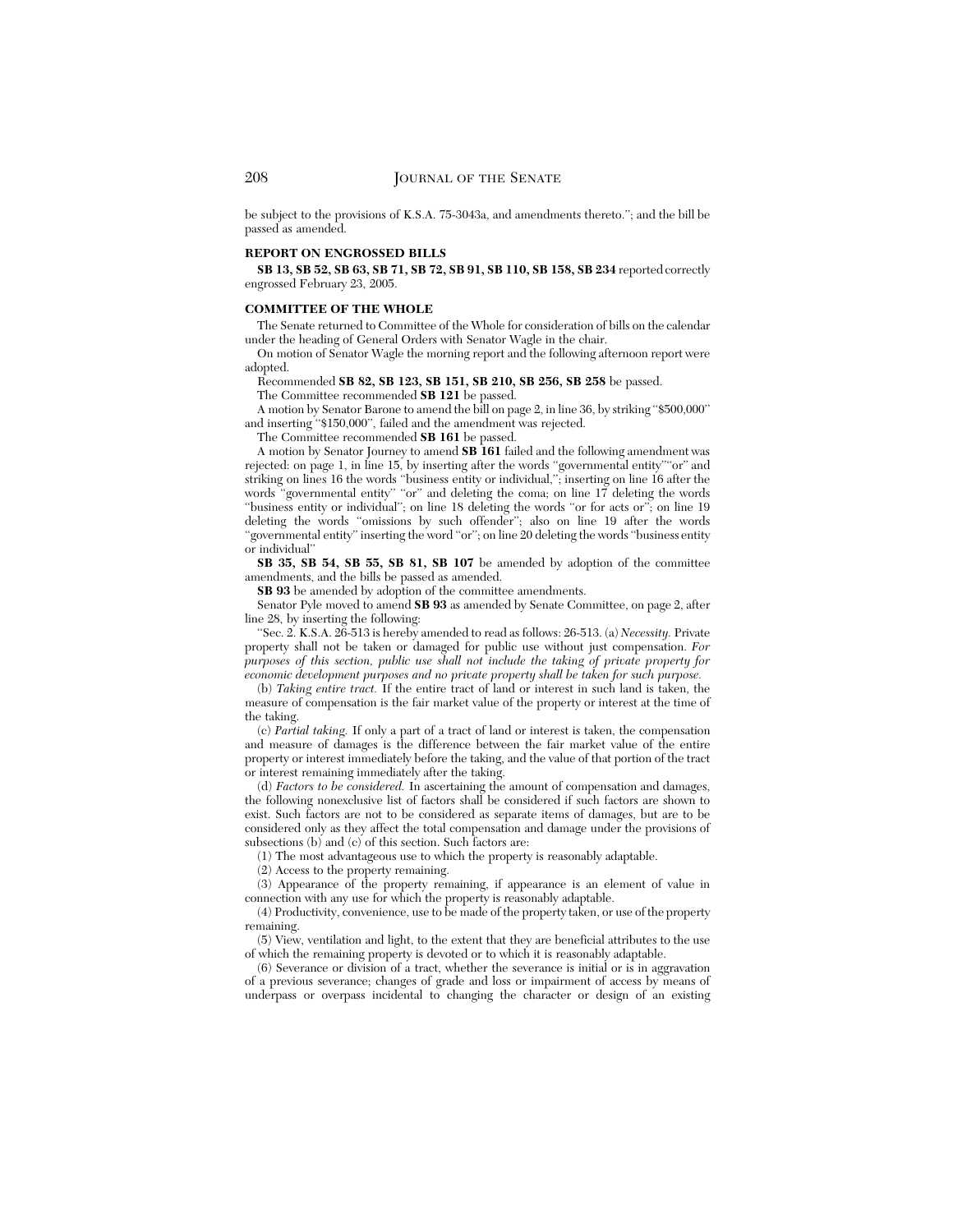improvement being considered as in aggravation of a previous severance, if in connection with the taking of additional land and needed to make the change in the improvement.

(7) Loss of trees and shrubbery to the extent that they affect the value of the land taken, and to the extent that their loss impairs the value of the land remaining.

(8) Cost of new fences or loss of fences and the cost of replacing them with fences of like quality, to the extent that such loss affects the value of the property remaining.

(9) Destruction of a legal nonconforming use.

(10) Damage to property abutting on a right-of-way due to change of grade where accompanied by a taking of land.

(11) Proximity of new improvement to improvements remaining on condemnee's land.

(12) Loss of or damage to growing crops.

(13) That the property could be or had been adapted to a use which was profitably carried on.

(14) Cost of new drains or loss of drains and the cost of replacing them with drains of like quality, to the extent that such loss affects the value of the property remaining.

(15) Cost of new private roads or passageways or loss of private roads or passageways and the cost of replacing them with private roads or passageways of like quality, to the extent that such loss affects the value of the property remaining.

(e) *Fair market value.* ''Fair market value'' means the amount in terms of money that a well informed buyer is justified in paying and a well informed seller is justified in accepting for property in an open and competitive market, assuming that the parties are acting without undue compulsion. The fair market value shall be determined by use of the comparable sales, cost or capitalization of income appraisal methods or any combination of such methods.'';

And by renumbering sections accordingly;

Also on page 2, in line 29, by striking "is" and inserting "and 26-513 are";

On page 1, in the title, in line 11, after the semicolon, by inserting ''taking;''; also in line 11, after ''17-618'' by inserting ''and 26-513''; in line 12, by striking ''section'' and inserting ''sections''

A ruling of the Chair was requested as to the germaneness of the amendment to **SB 93.** The Chair ruled the amendment to be germane; the ruling of the Chair was challenged. On a voice vote, the chair was sustained.

Upon the showing of five hands a roll call vote was requested on passage of the amendment.

On roll call, the vote was: Yeas 12, Nays 25, Present and Passing 2, Absent or Not Voting 1.

Yeas: Betts, Goodwin, Haley, Hensley, Huelskamp, Journey, O'Connor, Ostmeyer, Palmer, Petersen, Pyle, Steineger.

Nays: Allen, Apple, Barnett, Barone, Brownlee, Bruce, Brungardt, Donovan, Emler, Gilstrap, Jordan, Kelly, Lee, McGinn, Morris, Pine, Reitz, Schmidt D, Schmidt V, Schodorf, Taddiken, Teichman, Umbarger, Vratil, Wilson.

Present and Passing: Francisco, Wagle.

Absent or Not Voting: Wysong.

The motion failed and the amendment was rejected.

The Committee recommended **SB 93,** as amended by adoption of the committee amendments, be passed as amended.

#### EXPLANATION OF VOTE

MADAM CHAIRMAN: As a proud proponent of private property rights, I believe that taking one's private property to transfer, give or sell to another private entity is an absolute violation of our fundamental rights. This travesty has been occurring in Kansas. Simply by a majority vote, any governing body in Kansas can take one's property for the sole purpose of generating more tax dollars.

Adoption of this amendment would have seriously limited this unconstitutional taking.— TIM HUELSKAMP

MADAM CHAIRMAN: The Senate has regressed on this issue. Last year, an almost identical floor amendment was offered. I opposed that amendment because it was poorly crafted and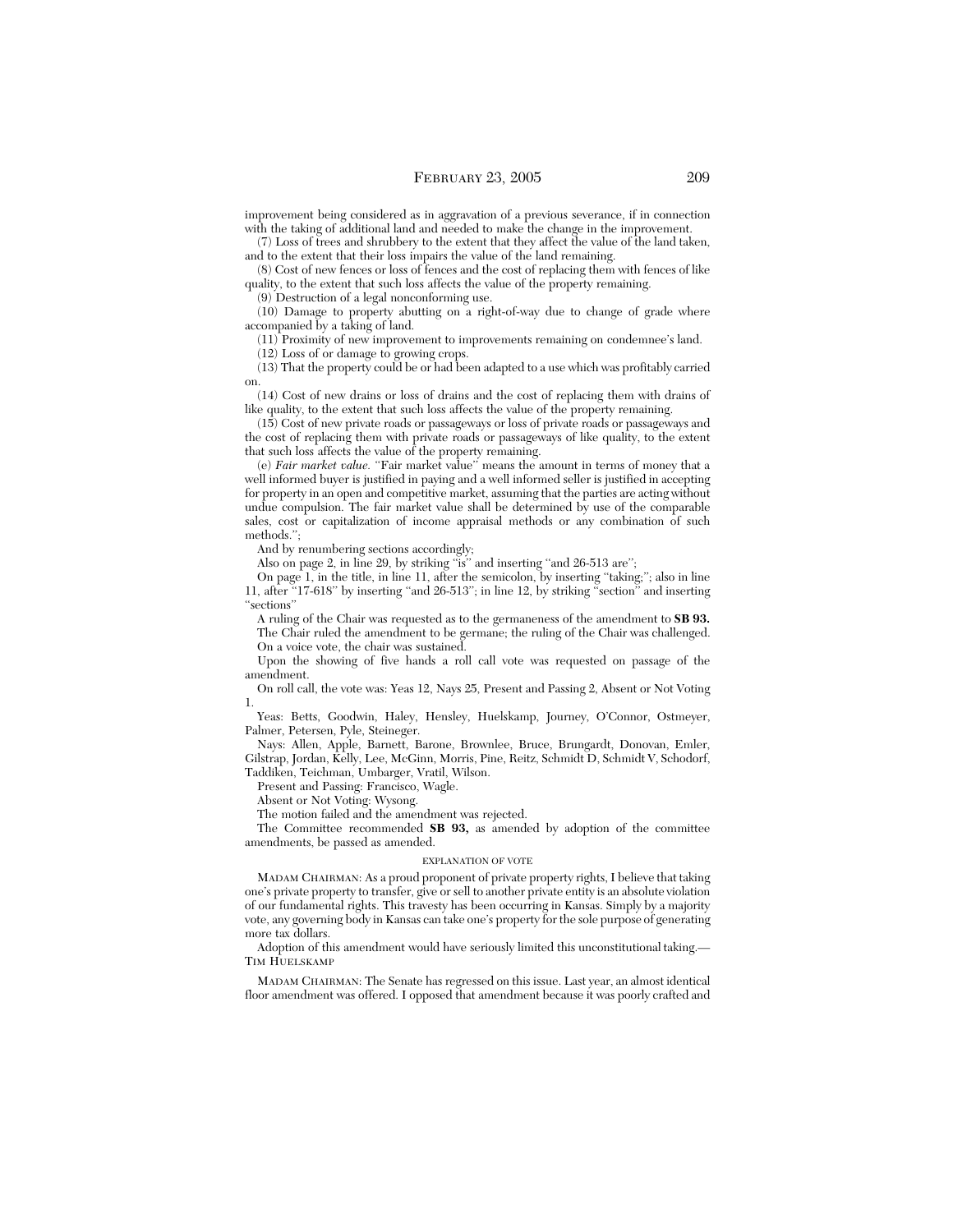was so broad as to invite unintended and unjustified consequences. Later in the session, I worked with other interested Senators in the Judiciary Committee to craft better language to accomplish the same goal. I still support that revised language and believe the Senate should consider it after we get guidance from the U.S. Supreme Court in the pending New London case.

Unfortunately, this amendment takes us back to the original, flawed language from last year. I could not support it then, and I cannot support it now.—DEREK SCHMIDT

**SB 116** be amended by adoption of the committee amendments, be further amended by motion of Senator Vratil as amended by Senate Committee, on page 2, by striking all in lines 39 through 43;

On page 3, by striking all in lines 1 and 2;

On page 1, in the title, in line 12, by striking all after the semicolon; by striking all in line 13; in line 14, by striking all before ''amending'', and **SB 116** be passed as further amended.

**SB 133** be amended by adoption of the committee amendments, be further amended by motion of Senator Lee as amended by Senate Committee, on page 1, after line 13, by inserting the following:

'Section 1. K.S.A. 2004 Supp. 79-4508 is hereby amended to read as follows: 79-4508. (a) Commencing in the tax year beginning after December 31, 2003 *2005*, the amount of any claim pursuant to this act shall be computed by deducting the amount computed under column (2) from the amount of claimant's property tax accrued and/or rent constituting property tax accrued.

|                     |                   | $\left( 2\right)$                   |
|---------------------|-------------------|-------------------------------------|
| Claimants household |                   | Deduction from property tax accrued |
| income              |                   | and/or rent constituting            |
| At least            | But not more than | property tax accrued                |
| \$0                 | \$3,000           | 80                                  |
| 3,001               | 4,000             | 19%                                 |
| 4.001               | 26,300            | 12% plus 4% of every \$1,000,       |
|                     |                   | or fraction thereof, of             |
|                     |                   | income in excess of \$4,001         |

(b) The director of taxation shall prepare a table under which claims under this act shall be determined. The amount of claim for each bracket shall be computed only to the nearest \$1.

(c) The claimant may elect not to record the amount claimed on the claim. The claim allowable to persons making this election shall be computed by the department which shall notify the claimant by mail of the amount of the allowable claim.

*(d) In the case of all tax years commencing after December 31, 2004, the upper limit threshold amount prescribed in this section, shall be increased by an amount equal to such threshold amount multiplied by the cost-of-living adjustment determined under section 1(f)(3) of the federal internal revenue code for the calendar year in which the taxable year commences.*'';

And by renumbering sections accordingly;

On page 2, in line 29, after ''Supp.'' by inserting ''79-4508 and''; also in line 29, by striking "is" and inserting "are";

On page 1, in the title, in line 10, by striking "credits" and inserting "refunds"; in line 11, after "Supp." by inserting "79-4508 and"; also in line 11, by striking "section" and inserting "sections", and **SB 133** be passed as further amended.

## **FINAL ACTION OF BILLS AND CONCURRENT RESOLUTIONS**

On motion of Senator D. Schmidt an emergency was declared by a 2⁄3 constitutional majority, and **SB 35, SB 54, SB 55; Sub SB 77**; **SB 81, SB 82, SB 93, SB 107, SB 114, SB 116, SB 121, SB 123, SB 133, SB 151, SB 154, SB 161, SB 178, SB 183, SB 210, SB 216, SB 225, SB 256, SB 258** were advanced to Final Action and roll call.

**SB 35**, An act regulating traffic; concerning school zones; authorizing school crossing guards; amending K.S.A. 2004 Supp. 8-1486 and 8-2118 and repealing the existing sections.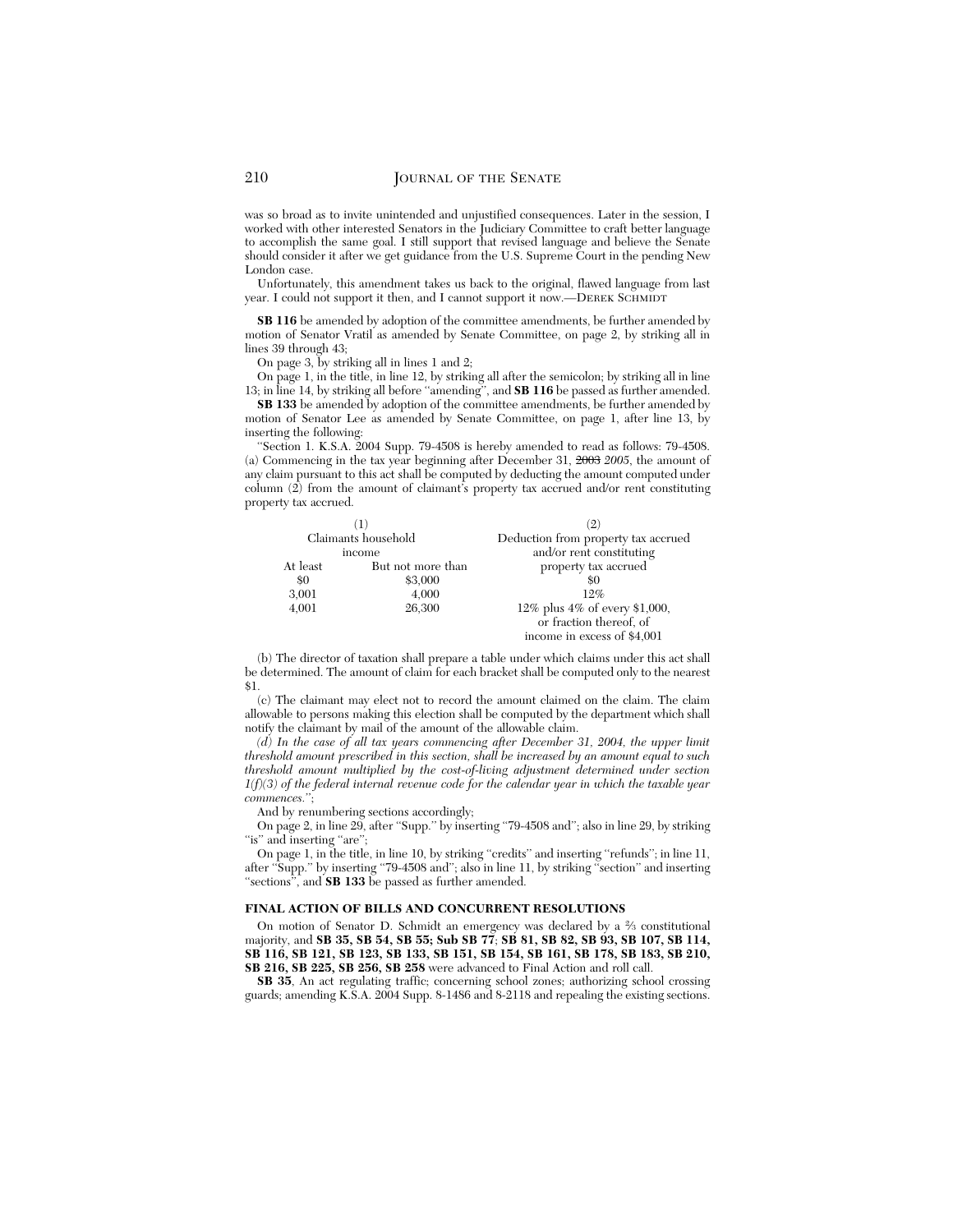On roll call, the vote was: Yeas 39, Nays 0, Present and Passing 0, Absent or Not Voting 1.

Yeas: Allen, Apple, Barnett, Barone, Betts, Brownlee, Bruce, Brungardt, Donovan, Emler, Francisco, Gilstrap, Goodwin, Haley, Hensley, Huelskamp, Jordan, Journey, Kelly, Lee, McGinn, Morris, O'Connor, Ostmeyer, Palmer, Petersen, Pine, Pyle, Reitz, Schmidt D, Schmidt V, Schodorf, Steineger, Taddiken, Teichman, Umbarger, Vratil, Wagle, Wilson.

Absent or Not Voting: Wysong.

The bill passed, as amended.

**SB 54**, An act concerning roofing materials.

On roll call, the vote was: Yeas 12, Nays 27, Present and Passing 0, Absent or Not Voting 1.

Yeas: Betts, Brownlee, Francisco, Huelskamp, Journey, McGinn, O'Connor, Palmer, Petersen, Steineger, Wagle, Wilson.

Nays: Allen, Apple, Barnett, Barone, Bruce, Brungardt, Donovan, Emler, Gilstrap, Goodwin, Haley, Hensley, Jordan, Kelly, Lee, Morris, Ostmeyer, Pine, Pyle, Reitz, Schmidt D, Schmidt V, Schodorf, Taddiken, Teichman, Umbarger, Vratil.

Absent or Not Voting: Wysong.

A constitutional majority having failed to vote in favor of the bill, **SB 54** did not pass.

**SB 55**, An act concerning the employment security laws; relating to breath alcohol test; conclusive evidence of misconduct; amending K.S.A. 2004 Supp. 44-706 and repealing the existing section.

On roll call, the vote was: Yeas 39, Nays 0, Present and Passing 0, Absent or Not Voting 1.

Yeas: Allen, Apple, Barnett, Barone, Betts, Brownlee, Bruce, Brungardt, Donovan, Emler, Francisco, Gilstrap, Goodwin, Haley, Hensley, Huelskamp, Jordan, Journey, Kelly, Lee, McGinn, Morris, O'Connor, Ostmeyer, Palmer, Petersen, Pine, Pyle, Reitz, Schmidt D, Schmidt V, Schodorf, Steineger, Taddiken, Teichman, Umbarger, Vratil, Wagle, Wilson.

Absent or Not Voting: Wysong.

The bill passed, as amended.

**Sub SB 77**, An act concerning racial profiling; prohibiting certain actions and providing remedies for violations.

On roll call, the vote was: Yeas 39, Nays 0, Present and Passing 0, Absent or Not Voting 1.

Yeas: Allen, Apple, Barnett, Barone, Betts, Brownlee, Bruce, Brungardt, Donovan, Emler, Francisco, Gilstrap, Goodwin, Haley, Hensley, Huelskamp, Jordan, Journey, Kelly, Lee, McGinn, Morris, O'Connor, Ostmeyer, Palmer, Petersen, Pine, Pyle, Reitz, Schmidt D, Schmidt V, Schodorf, Steineger, Taddiken, Teichman, Umbarger, Vratil, Wagle, Wilson.

Absent or Not Voting: Wysong.

The substitute bill passed, as amended.

#### EXPLANATION OF VOTE

MR. VICE PRESIDENT: I vote aye on **Sub SB 77.** Society as a whole is greatly diminished where stereotyping creates a burden on constitutionally protected rights and liberties on any identifiable demographic entity. Perfectly innocent drivers because of the color of their skin and/or the county or state in which their vehicle is registered are being disproportionately detained by potentially bigoted law enforcement officers in our State.

In that we are all taxpayers to one degree or another, it is unconscionable to allow or to permit these same tax dollars to pay for discrimination in who might move freely throughout our society without fear of being detained or harassed or worse for simply being who you are and for no other probable cause.

We all deserve equal protection under the law. This bill is one more baby step towards that ideal.—DAVID HALEY

**SB 81**, An act regulating traffic; concerning the use of head lamps; amending K.S.A. 8- 1703 and repealing the existing section.

On roll call, the vote was: Yeas 27, Nays 12, Present and Passing 0, Absent or Not Voting 1.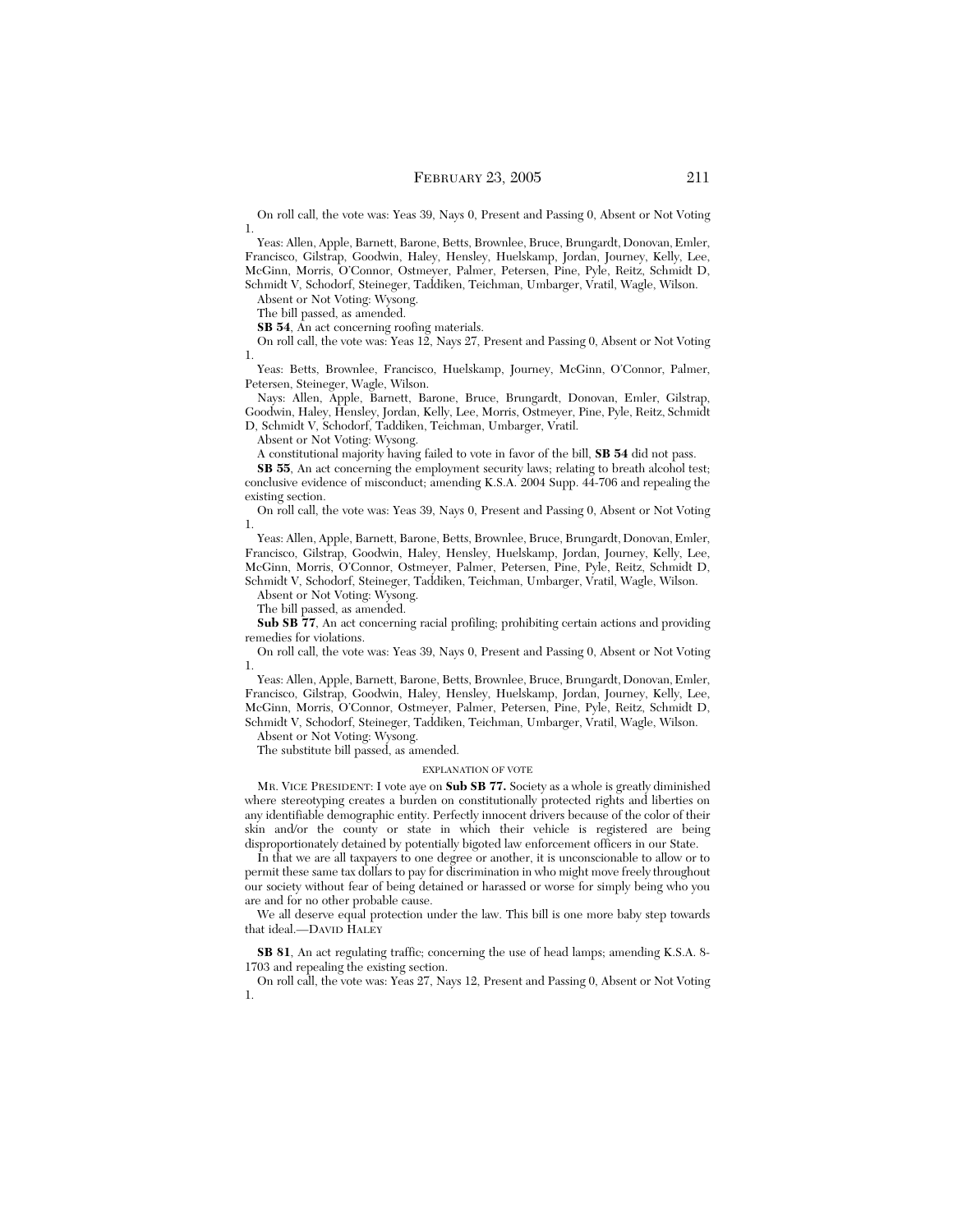Yeas: Allen, Apple, Bruce, Brungardt, Donovan, Emler, Francisco, Gilstrap, Goodwin, Haley, Jordan, Journey, McGinn, Morris, O'Connor, Ostmeyer, Palmer, Petersen, Pine, Reitz, Schmidt D, Schmidt V, Schodorf, Teichman, Umbarger, Vratil, Wilson.

Nays: Barnett, Barone, Betts, Brownlee, Hensley, Huelskamp, Kelly, Lee, Pyle, Steineger, Taddiken, Wagle.

Absent or Not Voting: Wysong.

The bill passed, as amended.

**SB 82**, An act concerning sex offense prosecutions; relating to the complaining witness; admissibility of prior sexual conduct; amending K.S.A. 21-3525 and repealing the existing section.

On roll call, the vote was: Yeas 38, Nays 1, Present and Passing 0, Absent or Not Voting 1.

Yeas: Allen, Apple, Barnett, Barone, Betts, Brownlee, Bruce, Brungardt, Donovan, Emler, Francisco, Gilstrap, Goodwin, Hensley, Huelskamp, Jordan, Journey, Kelly, Lee, McGinn, Morris, O'Connor, Ostmeyer, Palmer, Petersen, Pine, Pyle, Reitz, Schmidt D, Schmidt V, Schodorf, Steineger, Taddiken, Teichman, Umbarger, Vratil, Wagle, Wilson.

Nays: Haley.

Absent or Not Voting: Wysong.

The bill passed.

**SB 93**, An act concerning eminent domain; relating to wind energy development projects; amending K.S.A. 17-618 and repealing the existing section.

On roll call, the vote was: Yeas 33, Nays 6, Present and Passing 0, Absent or Not Voting 1.

Yeas: Apple, Barnett, Barone, Betts, Brungardt, Donovan, Emler, Francisco, Gilstrap, Goodwin, Haley, Hensley, Huelskamp, Jordan, Kelly, Lee, McGinn, Morris, Ostmeyer, Palmer, Petersen, Pine, Pyle, Reitz, Schmidt D, Schmidt V, Schodorf, Steineger, Taddiken, Teichman, Umbarger, Vratil, Wagle.

Nays: Allen, Brownlee, Bruce, Journey, O'Connor, Wilson.

Absent or Not Voting: Wysong.

The bill passed, as amended.

**SB 107**, An act concerning the employment security law; relating to the charging of benefit payments; amending K.S.A. 2004 Supp. 44-710 and repealing the existing section.

On roll call, the vote was: Yeas 39, Nays 0, Present and Passing 0, Absent or Not Voting 1.

Yeas: Allen, Apple, Barnett, Barone, Betts, Brownlee, Bruce, Brungardt, Donovan, Emler, Francisco, Gilstrap, Goodwin, Haley, Hensley, Huelskamp, Jordan, Journey, Kelly, Lee, McGinn, Morris, O'Connor, Ostmeyer, Palmer, Petersen, Pine, Pyle, Reitz, Schmidt D, Schmidt V, Schodorf, Steineger, Taddiken, Teichman, Umbarger, Vratil, Wagle, Wilson.

Absent or Not Voting: Wysong.

The bill passed, as amended.

**SB 114**, An act concerning the bank commissioner; relating to the issuance of civil penalties.

On roll call, the vote was: Yeas 36, Nays 3, Present and Passing 0, Absent or Not Voting 1.

Yeas: Allen, Apple, Barnett, Barone, Betts, Brownlee, Bruce, Brungardt, Donovan, Emler, Francisco, Gilstrap, Goodwin, Haley, Hensley, Jordan, Journey, Kelly, Lee, McGinn, Morris, O'Connor, Ostmeyer, Palmer, Pine, Reitz, Schmidt D, Schmidt V, Schodorf, Steineger, Taddiken, Teichman, Umbarger, Vratil, Wagle, Wilson.

Nays: Huelskamp, Petersen, Pyle.

Absent or Not Voting: Wysong.

The bill passed, as amended.

**SB 116**, An act relating to certain facilities; concerning social and rehabilitation services; providing injunctive authority against unlicensed facilities; amending K.S.A. 75-3307b and K.S.A. 2004 Supp. 65-5603 and repealing the existing sections.

On roll call, the vote was: Yeas 39, Nays 0, Present and Passing 0, Absent or Not Voting 1.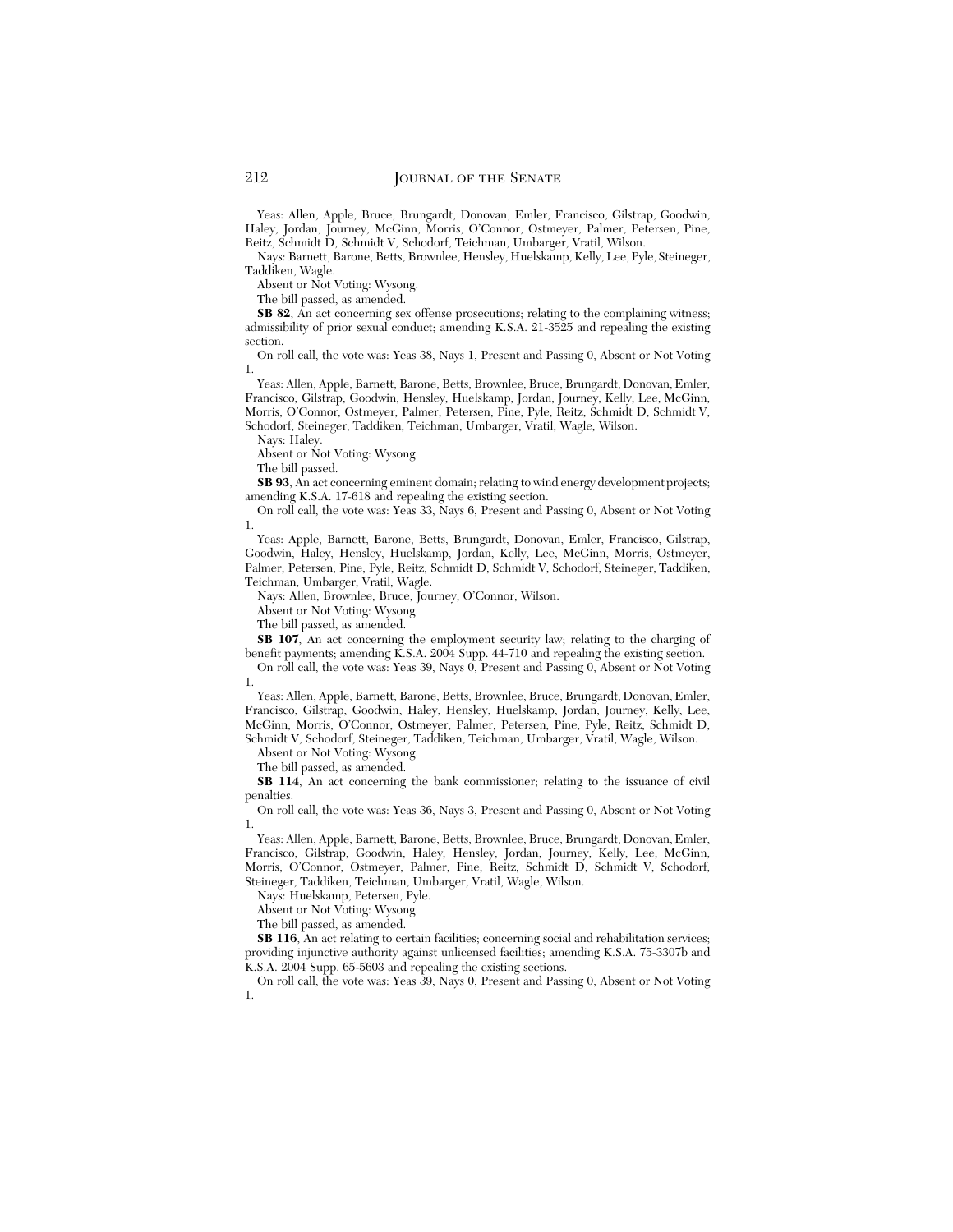Yeas: Allen, Apple, Barnett, Barone, Betts, Brownlee, Bruce, Brungardt, Donovan, Emler, Francisco, Gilstrap, Goodwin, Haley, Hensley, Huelskamp, Jordan, Journey, Kelly, Lee, McGinn, Morris, O'Connor, Ostmeyer, Palmer, Petersen, Pine, Pyle, Reitz, Schmidt D, Schmidt V, Schodorf, Steineger, Taddiken, Teichman, Umbarger, Vratil, Wagle, Wilson.

Absent or Not Voting: Wysong.

The bill passed, as amended.

**SB 121**, An act concerning the charitable organizations and solicitations act; registration statement; audited financial statement; amending K.S.A. 17-1763 and repealing the existing section.

On roll call, the vote was: Yeas 32, Nays 7, Present and Passing 0, Absent or Not Voting 1.

Yeas: Allen, Apple, Barnett, Brownlee, Bruce, Brungardt, Donovan, Emler, Gilstrap, Goodwin, Hensley, Huelskamp, Jordan, Journey, McGinn, Morris, O'Connor, Ostmeyer, Palmer, Petersen, Pine, Pyle, Reitz, Schmidt D, Schmidt V, Schodorf, Taddiken, Teichman, Umbarger, Vratil, Wagle, Wilson.

Nays: Barone, Betts, Francisco, Haley, Kelly, Lee, Steineger.

Absent or Not Voting: Wysong.

The bill passed.

**SB 123**, An act concerning the state treasurer; authority to charge certain fees.

On roll call, the vote was: Yeas 30, Nays 9, Present and Passing 0, Absent or Not Voting 1.

Yeas: Allen, Apple, Barnett, Betts, Brownlee, Bruce, Brungardt, Donovan, Emler, Goodwin, Huelskamp, Jordan, Journey, McGinn, Morris, O'Connor, Ostmeyer, Palmer, Pine, Reitz, Schmidt D, Schmidt V, Schodorf, Steineger, Taddiken, Teichman, Umbarger, Vratil, Wagle, Wilson.

Nays: Barone, Francisco, Gilstrap, Haley, Hensley, Kelly, Lee, Petersen, Pyle.

Absent or Not Voting: Wysong.

The bill passed.

#### EXPLANATION OF VOTE

MR. VICE PRESIDENT: I vote no on **SB 123**. This bill codifies into law the practice of the State Treasurer of charging an arbitrary fee to every non-payroll check issued by the State. In previous years, this fee has ranged from 27 cents per check up to 32 cents per check, depending upon the number of checks issued. This is not, then, simply recovering the costs of providing a service.

If the Treasurer is truly providing a service, then the Treasurer should expect to receive less revenue in years when fewer checks are issued. Quite the contrary, the Treasurer is actually receiving more revenue, even in a year when the State issues hundreds of thousands of fewer checks.

The Treasurer should determine the fee for providing this service, and charge a set fee for that service. Because of a refusal to do this, and because to the contrary the Treasurer is charging whatever the office wants to, I cannot support putting into statute this method of taking funds from other state agencies to fund the Treasurer's office. — ANTHONY **HENSLEY** 

Senators Barone, Francisco, Kelly and Lee concur with the Explanation of Vote offered by Senator Hensley.

**SB 133**, An act concerning homestead property tax refunds; amending K.S.A. 2004 Supp. 79-4508 and 79-4521 and repealing the existing sections.

On roll call, the vote was: Yeas 39, Nays 0, Present and Passing 0, Absent or Not Voting 1.

Yeas: Allen, Apple, Barnett, Barone, Betts, Brownlee, Bruce, Brungardt, Donovan, Emler, Francisco, Gilstrap, Goodwin, Haley, Hensley, Huelskamp, Jordan, Journey, Kelly, Lee, McGinn, Morris, O'Connor, Ostmeyer, Palmer, Petersen, Pine, Pyle, Reitz, Schmidt D, Schmidt V, Schodorf, Steineger, Taddiken, Teichman, Umbarger, Vratil, Wagle, Wilson.

Absent or Not Voting: Wysong.

The bill passed, as amended.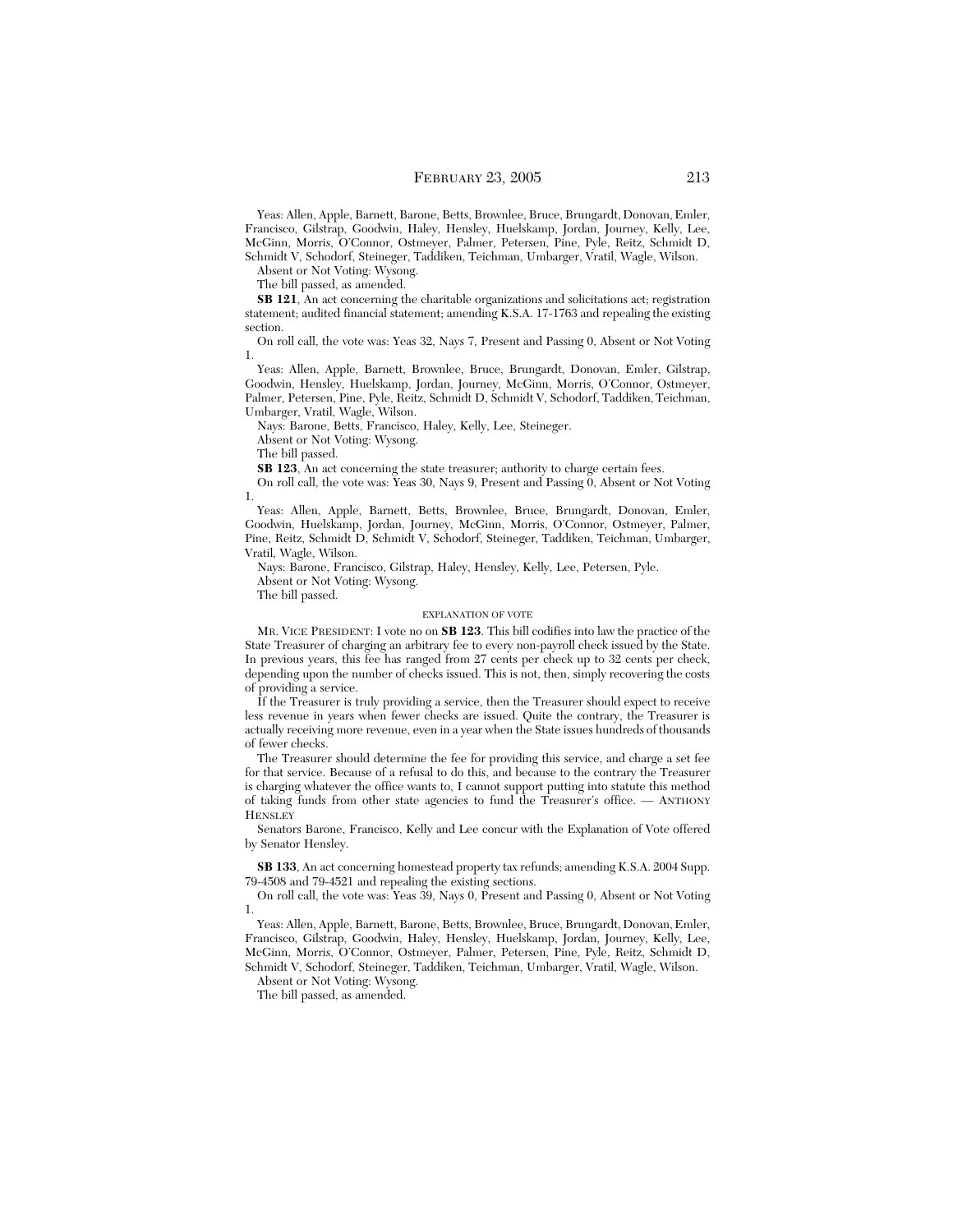**SB 151**, An act defining the crimes of trafficking and aggravated trafficking and prescribing penalties therefor.

On roll call, the vote was: Yeas 39, Nays 0, Present and Passing 0, Absent or Not Voting 1.

Yeas: Allen, Apple, Barnett, Barone, Betts, Brownlee, Bruce, Brungardt, Donovan, Emler, Francisco, Gilstrap, Goodwin, Haley, Hensley, Huelskamp, Jordan, Journey, Kelly, Lee, McGinn, Morris, O'Connor, Ostmeyer, Palmer, Petersen, Pine, Pyle, Reitz, Schmidt D, Schmidt V, Schodorf, Steineger, Taddiken, Teichman, Umbarger, Vratil, Wagle, Wilson.

Absent or Not Voting: Wysong.

The bill passed.

**SB 154**, An act relating to food and beverages available to students in Kansas school districts; providing for the adoption of certain standards.

On roll call, the vote was: Yeas 28, Nays 11, Present and Passing 0, Absent or Not Voting 1.

Yeas: Apple, Barnett, Betts, Brownlee, Bruce, Brungardt, Donovan, Emler, Gilstrap, Goodwin, Haley, Jordan, Journey, McGinn, Morris, Ostmeyer, Palmer, Petersen, Pine, Reitz, Schmidt D, Schmidt V, Schodorf, Teichman, Umbarger, Vratil, Wagle, Wilson.

Nays: Allen, Barone, Francisco, Hensley, Huelskamp, Kelly, Lee, O'Connor, Pyle, Steineger, Taddiken.

Absent or Not Voting: Wysong.

The bill passed, as amended.

**SB 161**, An act concerning civil procedure; relating to the liability of certain entities for services performed by offenders.

On roll call, the vote was: Yeas 38, Nays 1, Present and Passing 0, Absent or Not Voting 1.

Yeas: Allen, Apple, Barnett, Barone, Betts, Brownlee, Bruce, Brungardt, Donovan, Emler, Francisco, Gilstrap, Goodwin, Haley, Hensley, Huelskamp, Jordan, Kelly, Lee, McGinn, Morris, O'Connor, Ostmeyer, Palmer, Petersen, Pine, Pyle, Reitz, Schmidt D, Schmidt V, Schodorf, Steineger, Taddiken, Teichman, Umbarger, Vratil, Wagle, Wilson.

Nays: Journey.

Absent or Not Voting: Wysong.

The bill passed.

**SB 178**, An act concerning home service contracts; enacting the home service contract act; registration with the insurance commissioner.

On roll call, the vote was: Yeas 35, Nays 4, Present and Passing 0, Absent or Not Voting 1.

Yeas: Allen, Apple, Barnett, Barone, Betts, Brownlee, Bruce, Brungardt, Donovan, Emler, Francisco, Gilstrap, Goodwin, Haley, Hensley, Jordan, Journey, Kelly, Lee, McGinn, Morris, Ostmeyer, Petersen, Pine, Reitz, Schmidt D, Schmidt V, Schodorf, Steineger, Taddiken, Teichman, Umbarger, Vratil, Wagle, Wilson.

Nays: Huelskamp, O'Connor, Palmer, Pyle.

Absent or Not Voting: Wysong.

The bill passed, as amended.

**SB 183**, An act concerning federally active licenses under the Kansas healing arts act; amending K.S.A. 65-2809 and repealing the existing section.

On roll call, the vote was: Yeas 39, Nays 0, Present and Passing 0, Absent or Not Voting 1.

Yeas: Allen, Apple, Barnett, Barone, Betts, Brownlee, Bruce, Brungardt, Donovan, Emler, Francisco, Gilstrap, Goodwin, Haley, Hensley, Huelskamp, Jordan, Journey, Kelly, Lee, McGinn, Morris, O'Connor, Ostmeyer, Palmer, Petersen, Pine, Pyle, Reitz, Schmidt D, Schmidt V, Schodorf, Steineger, Taddiken, Teichman, Umbarger, Vratil, Wagle, Wilson.

Absent or Not Voting: Wysong.

The bill passed, as amended.

**SB 210**, An act regulating traffic; requiring the use of strobe lights on school buses; amending K.S.A. 8-1730 and repealing the existing section.

On roll call, the vote was: Yeas 33, Nays 6, Present and Passing 0, Absent or Not Voting 1.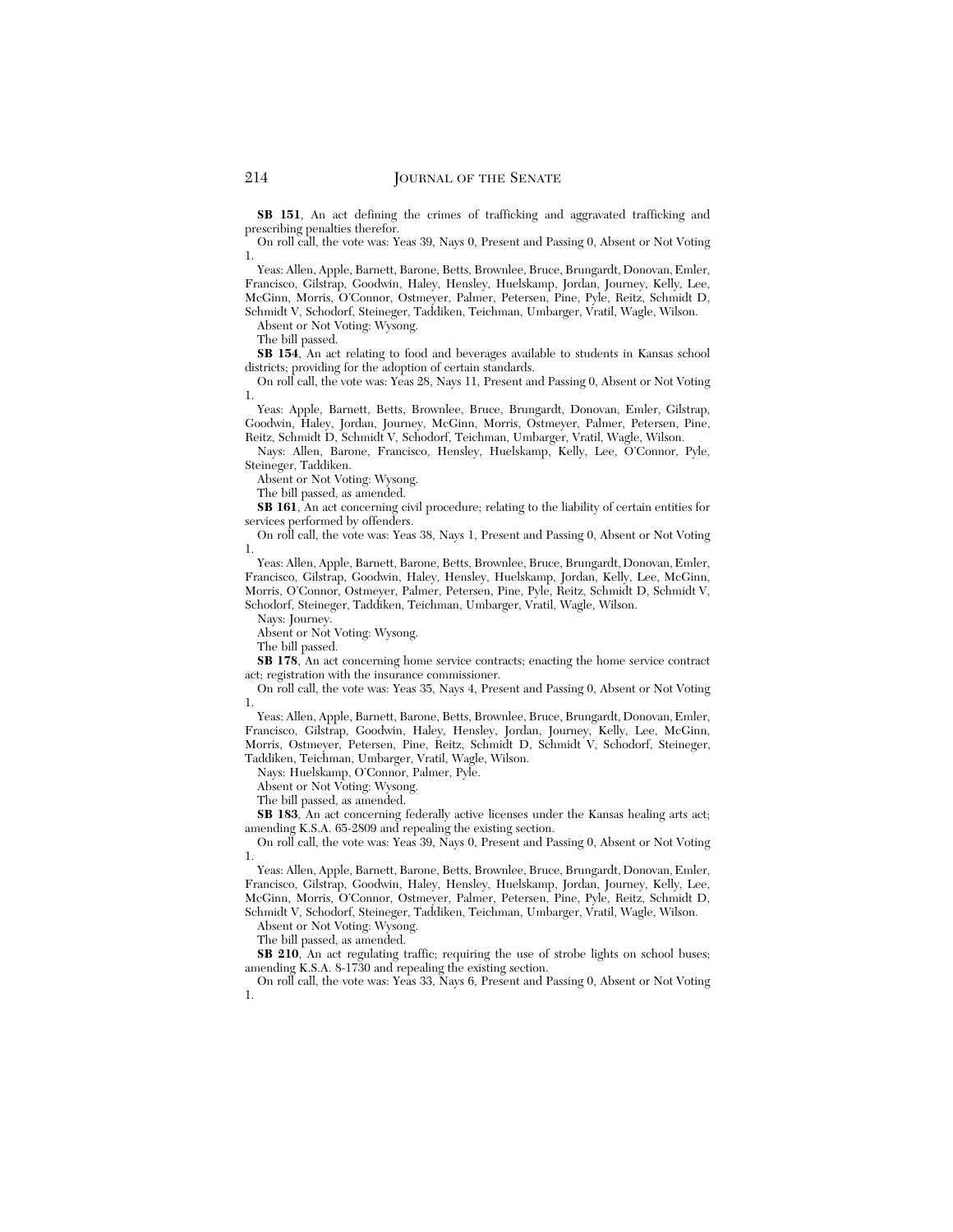Yeas: Allen, Apple, Barnett, Betts, Brownlee, Bruce, Brungardt, Donovan, Emler, Gilstrap, Goodwin, Haley, Hensley, Jordan, Journey, McGinn, Morris, O'Connor, Ostmeyer, Palmer, Petersen, Pine, Pyle, Reitz, Schmidt D, Schmidt V, Schodorf, Taddiken, Teichman, Umbarger, Vratil, Wagle, Wilson.

Nays: Barone, Francisco, Huelskamp, Kelly, Lee, Steineger.

Absent or Not Voting: Wysong.

The bill passed.

**SB 216**, An act concerning infectious and contagious diseases; powers and duties of local health officials and the secretary of health and environment in investigating infectious or contagious diseases; quarantine or isolation of certain individuals.

On roll call, the vote was: Yeas 39, Nays 0, Present and Passing 0, Absent or Not Voting 1.

Yeas: Allen, Apple, Barnett, Barone, Betts, Brownlee, Bruce, Brungardt, Donovan, Emler, Francisco, Gilstrap, Goodwin, Haley, Hensley, Huelskamp, Jordan, Journey, Kelly, Lee, McGinn, Morris, O'Connor, Ostmeyer, Palmer, Petersen, Pine, Pyle, Reitz, Schmidt D, Schmidt V, Schodorf, Steineger, Taddiken, Teichman, Umbarger, Vratil, Wagle, Wilson.

Absent or Not Voting: Wysong.

The bill passed.

**SB 225**, An act concerning certain claims against the state, making appropriations, authorizing certain transfers, imposing certain restrictions and limitations, and directing or authorizing certain disbursements, procedures and acts incidental to the foregoing.

On roll call, the vote was: Yeas 39, Nays 0, Present and Passing 0, Absent or Not Voting 1.

Yeas: Allen, Apple, Barnett, Barone, Betts, Brownlee, Bruce, Brungardt, Donovan, Emler, Francisco, Gilstrap, Goodwin, Haley, Hensley, Huelskamp, Jordan, Journey, Kelly, Lee, McGinn, Morris, O'Connor, Ostmeyer, Palmer, Petersen, Pine, Pyle, Reitz, Schmidt D, Schmidt V, Schodorf, Steineger, Taddiken, Teichman, Umbarger, Vratil, Wagle, Wilson.

Absent or Not Voting: Wysong.

The bill passed, as amended.

**SB 256**, An act concerning income taxation; relating to exemptions; payments to military personnel; amending K.S.A. 2004 Supp. 79-32,117 and repealing the existing section; also repealing K.S.A. 2004 Supp. 79-32,117j and 79-32,117k.

On roll call, the vote was: Yeas 38, Nays 1, Present and Passing 0, Absent or Not Voting 1.

Yeas: Allen, Apple, Barnett, Barone, Betts, Brownlee, Bruce, Brungardt, Donovan, Emler, Gilstrap, Goodwin, Haley, Hensley, Huelskamp, Jordan, Journey, Kelly, Lee, McGinn, Morris, O'Connor, Ostmeyer, Palmer, Petersen, Pine, Pyle, Reitz, Schmidt D, Schmidt V, Schodorf, Steineger, Taddiken, Teichman, Umbarger, Vratil, Wagle, Wilson.

Nays: Francisco.

Absent or Not Voting: Wysong.

The bill passed.

#### EXPLANATION OF VOTE

MR. VICE PRESIDENT: I vote NO on **SB 256** because no fiscal note for this bill was made available.—MARCI FRANCISCO

**SB 258**, An act concerning form of statutory and legal documents; prescribing certain duties on the judicial council; amending K.S.A. 59-2124, 59-2129, 59-2143, 59-2210, 60- 258, 60-268, 60-302, 60-307, 60-706 and 61-2705 and K.S.A. 2004 Supp. 58-4301, 59-1507b, 60-201, 60-1102, 60-1103, 60-1103b, 60-2420 and 61-2713 and repealing the existing sections; also repealing K.S.A. 60-269 and the appendix of forms following K.S.A. 60-269.

On roll call, the vote was: Yeas 39, Nays 0, Present and Passing 0, Absent or Not Voting 1.

Yeas: Allen, Apple, Barnett, Barone, Betts, Brownlee, Bruce, Brungardt, Donovan, Emler, Francisco, Gilstrap, Goodwin, Haley, Hensley, Huelskamp, Jordan, Journey, Kelly, Lee, McGinn, Morris, O'Connor, Ostmeyer, Palmer, Petersen, Pine, Pyle, Reitz, Schmidt D, Schmidt V, Schodorf, Steineger, Taddiken, Teichman, Umbarger, Vratil, Wagle, Wilson.

Absent or Not Voting: Wysong.